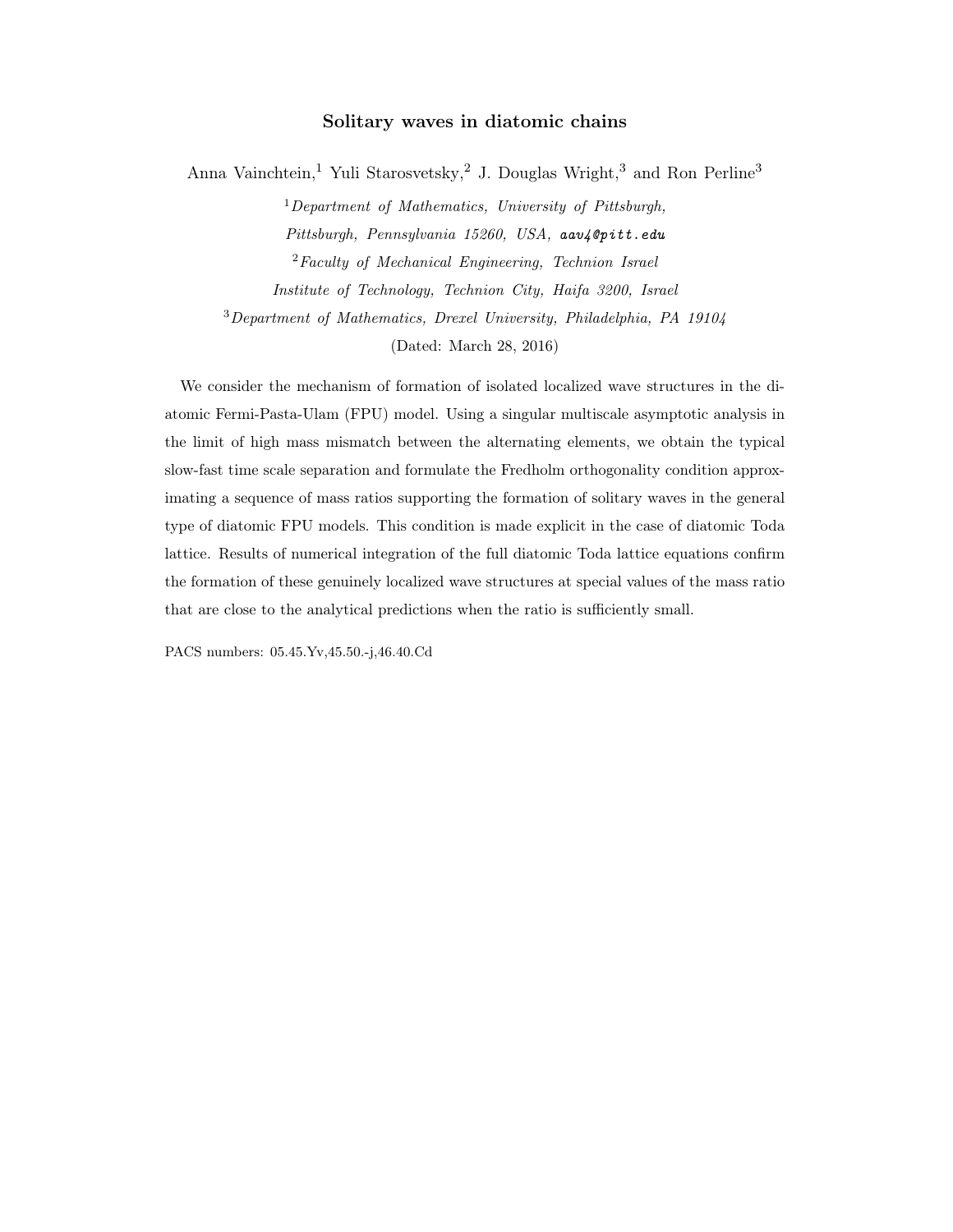#### I. INTRODUCTION

Over the last several decades formation of localized excitations in dynamical systems has drawn a considerable interest because solutions of this type describe some fundamental mechanisms that emerge in many physical settings, including electrical networks, nonlinear optics, ion acoustic waves in plasma, dislocations in crystals, dynamics of polymer chains, granular metamaterials and more [1–3]. Seminal works by Fermi, Pasta and Ulam [4] and Zabusky and Kruskal [5] have initiated the extensive studies of dynamics of monatomic nonlinear lattices and the related soliton-like excitations. In particular, the fundamental problem of the formation of localized excitations (solitary waves, traveling breathers) in the Fermi-Pasta-Ulam (FPU) models induced by a local initial perturbation has become one of the broadly studied topics in dynamics of nonlinear lattices [6]. It is well known that in many cases presence of nonlinearity in the FPU models can balance the dispersive effects and support the formation of coherent localized structures such as solitary waves propagating with a constant amplitude-dependent speed. Existence of solitary waves in a general class of homogeneous FPU models was proven by Friesecke and Wattis [7]. It was also shown that long-wave and short-wave approximations of the infinite FPU chain result in the well known nonlinear integrable partial differential equations, namely, Korteweg de Vries (KdV) and nonlinear Schrödinger (NLS) equations, respectively, that have dynamical solitons (KdV) and envelope solitons (NLS) as their particular solutions [2].

Other fundamental problems of solitary wave excitations in nonlinear lattices concerned periodically heterogeneous diatomic and polyatomic FPU models. These problems have naturally emerged due to their important applications in physics and mechanics. Models of diatomic lattices have been used as prototypes to approach the transport of energy [8] and describe the dynamics of materials (such as ferroelectric perovskites) that present a quasi-1D diatomic structure along certain crystallographic directions [9]. For complicated polyatomic systems like molecular-hydrogen-bonded chains [10, 11], the problem becomes tractable by selecting the most important degrees of freedom and using a diatomic model. Propagation of solitary waves along diatomic chains was analyzed in [12] and [13], where second-neighbor interactions were also included. Using a quasicontinuum approximation, the authors obtained different solutions for soliton-like excitations, including subsonic and supersonic acoustic kinks and optical envelope solitons. Rigorous approximation results along these lines were established in [14–16]. Quasicontinuum approximations were also used to analyze solitary-like excitations and traveling kinks in diatomic lattices in [17–20]. Numerical simulations of these systems reveal the existence of small oscillatory tails in the wake of these solitary-like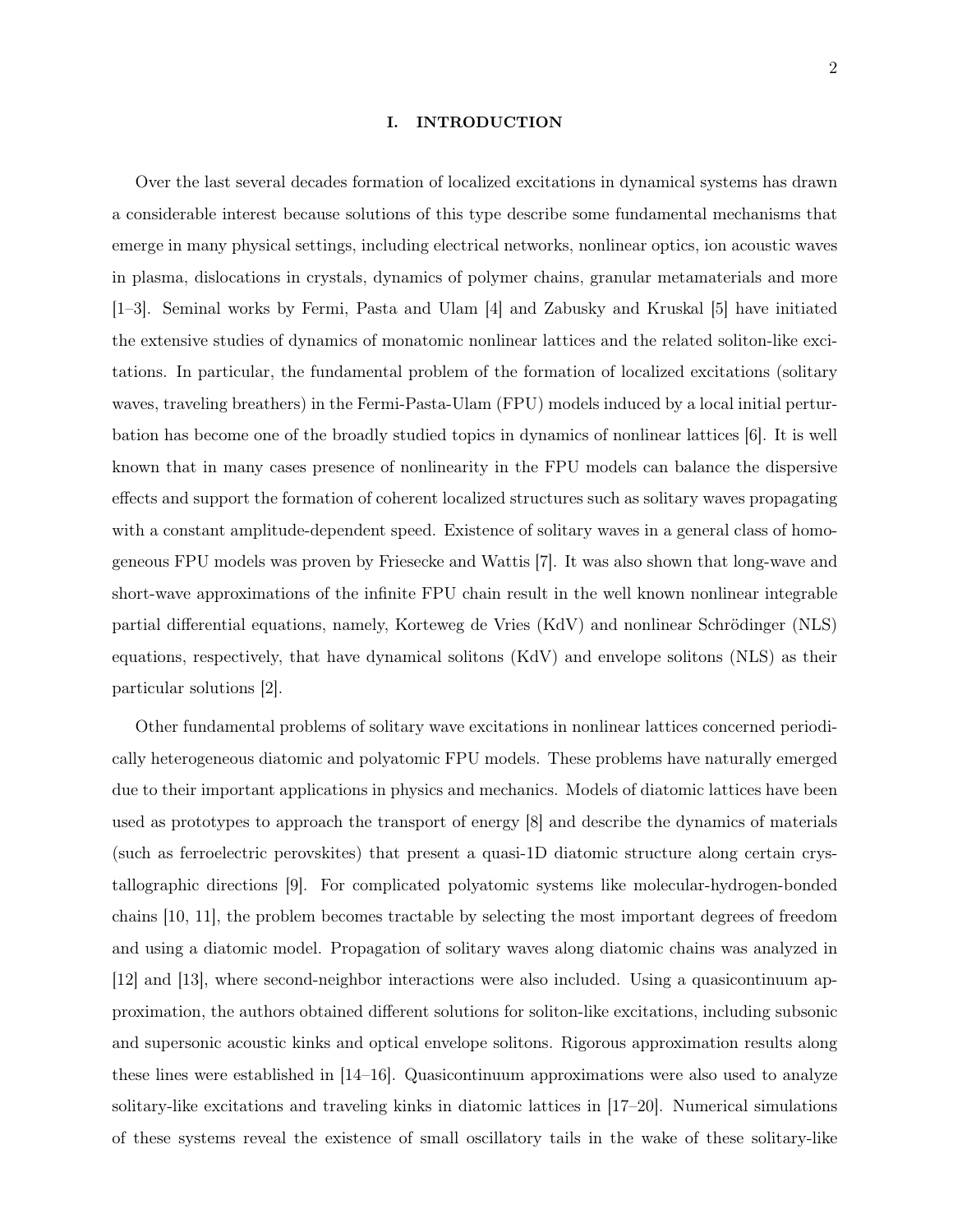3



FIG. 1. (a) Velocity profiles  $\dot{q}_n(t)$  for light (solid curves) and heavy (dotted curves) masses at  $n = 199, 200, 201$ and  $n = 209, 210, 211$  solving (5) with  $\phi'(r) = 1 - e^{-r}$ . The amplitude of emitted oscillations is larger for the light masses. (b) A 'phase plane' plot of relative velocity  $\dot{r}_n = \dot{q}_{n+2} - \dot{q}_n$  between the neighboring heavy (odd n) or light (even n) masses versus the relative displacement  $r_n = q_{n+2} - q_n$  at  $n = 199$  (dashed black curve),  $n = 200$  (solid black),  $n = 299$  (dashed gray),  $n = 300$  (solid gray). Here the mass ratio is  $\varepsilon = 0.35$ , and the initial condition is determined from (19), (20) with  $\kappa = \arcsinh(2\sqrt{5})$ .

pulses which are sometimes referred to as long-lived quasi-solitons. Waves radiated by a propagating solitary pulse and propagating behind it are known to be a generic feature of diatomic (and, more generally, polyatomic) systems and are associated with the optical dispersion branches present in such settings. They reduce the energy and amplitude of the propagating pulse, resulting in its permanent distortion  $[21-24]$ . This is illustrated in Fig. 1 showing pulse-like solutions in the diatomic Toda lattice, where one can clearly see two distinct pulses propagating through the heavy (odd-numbered) and light (even-numbered) masses. The pulses emit oscillations in their wake and slightly decrease in amplitude as they move through the lattice. Emergence of the optical vibrations in the diatomic problem is not surprising, given that the corresponding optical linear spectrum is present in the supersonic regime, which in the monatomic case is associated with formation of genuine solitary waves due to the absence of resonances with the acoustic spectrum. One of the most interesting questions which naturally arises in this context is whether there exist some special localized solutions in the polyatomic discrete media that are isolated, i.e. exist for some particular choice of the system parameters, and propagate with no energy radiation to the far field.

Following the groundbreaking discovery by Fujioka and Espinosa [25], formation of the brandnew category of isolated localized solutions (solitary waves) in dispersive nonlinear media has become a subject of the intense research [26–30]. As shown in these works, this special class of solitary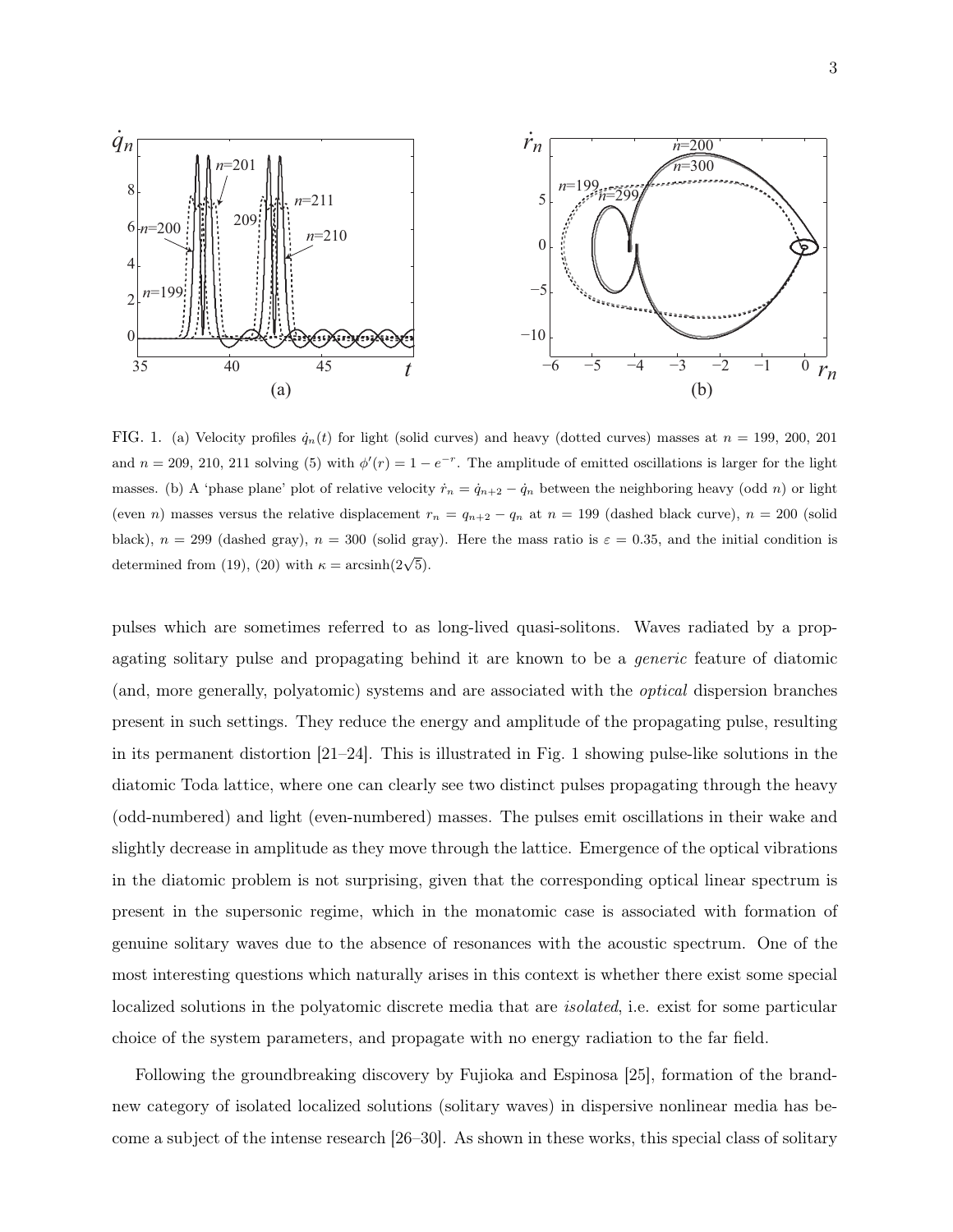waves can exist under conditions which prior to [25] were thought to be impossible. In particular, it was believed that for a soliton to exist, it is absolutely necessary that no resonance occurs between the soliton and these linear waves. Otherwise, energy will be radiated from the core of the solitary pulse through the phononic modes. However, as these studies have shown, isolated solitary waves, called embedded solitons, whose wave number is contained ("embedded") in the linear spectrum of the system can exist in several variants of NLS models [25–30]. These special solitary wave solutions are isolated, i.e. associated with discrete sets of unique amplitudes and wave numbers that are defined by the system parameters, and appear to be semistable. However, additional studies of the embedded soliton solutions in various continuous physical models (e.g. the interaction of three spatial solitons propagating in a planar waveguide with a quadratic nonlinearity [31, 32], modified KdV [33], extended KdV [34]) have indicated that these waves can exist in continuous families and be stable. Further studies of the embedded solitons have also shown their existence in the discrete models [35]. Rigorous analysis of these solutions in various systems can be found in [36–38]. In a recent work [39] authors have analyzed a general class of dispersive nonlinear systems and formulated sufficient conditions for the existence of a countable infinity of single humped, embedded solitons. In the same study an approximate infinite sequence of the system parameter values corresponding to these unique isolated solutions has been found using asymptotic methods.

In the context of polyatomic FPU models, existence of genuine stable solitary wave solutions that have no oscillatory tail has also been of considerable interest. First numerical observation of such wave emerging in the diatomic FPU lattice for a certain mass ratio was reported in [23]. In this work the author has considered numerically the response of the diatomic Toda lattice subjected to the initial perturbation in the form of the solitary wave of the underlying homogeneous Toda chain [40]. Formation of a localized wave pulse propagating along the periodic (diatomic) lattice with negligible distortion has been observed for some particular ratio of the heavy and the light masses in the chain. Another numerical study of solitary wave propagation in nonhomogeneous Toda lattice with periodic and aperiodic structure reported the formation of "nearly" genuine stable solitary waves [21]. This observation of the localized wave existing in the diatomic Toda lattice has motivated the work [41], where the formation of the discrete set of such pulses excited in heterogeneous Toda chain has been analytically predicted for the hard-core limit. As reported in [24, 42], an infinite set of these localized wave structures can also be realized in various configurations of highly nonlinear and non-smooth polyatomic discrete system such as diatomic granular crystals [43, 44]. The authors of [24, 42] show that formation of these waves is governed by a peculiar mechanism of anti-resonance established between the phase of the fast oscillations of the light masses and the phase of the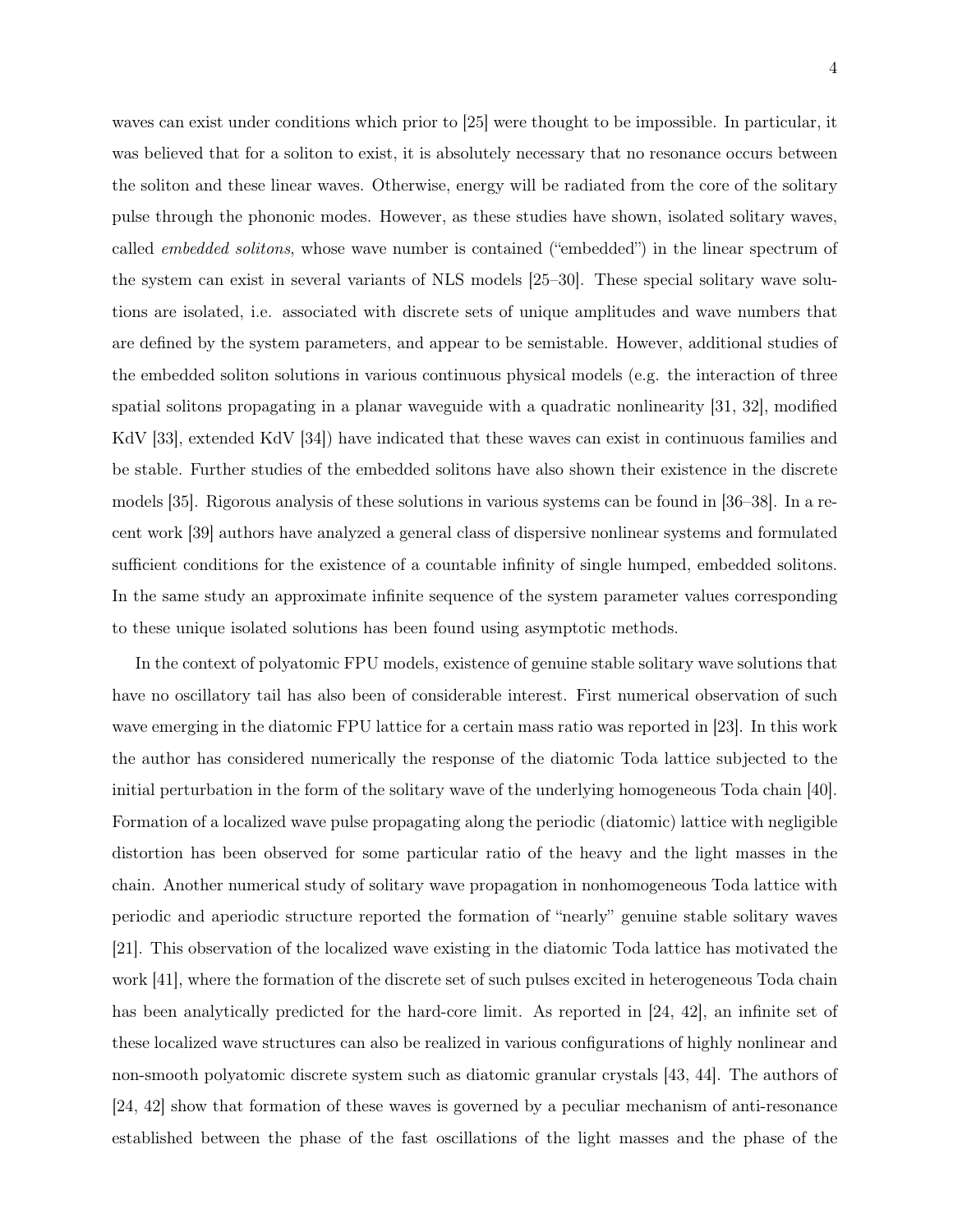primary pulse transmission.

Motivated by these results, we analyze the intrinsic mechanism of formation of solitary waves in a general class of diatomic FPU models. We perform singular multiscale asymptotic analysis in the limit of high mass mismatch between the alternating elements. In this limit there exists a separation between slow and fast time scales. The slow time scale is associated with the propagation of the primary pulse through the heavy elements while the fast time scale describes the oscillations of the light elements inertially excited by the heavy ones. This fast dynamics of the light masses is captured by a single oscillator that has a slowly varying natural frequency and is driven by an external excitation induced by the solitary wave transmission through the heavy elements. Using the associated asymptotic equation, we formulate the anti-resonance Fredholm orthogonality condition that approximates the special mass ratio values supporting the formation of solitary waves. To showcase the validity of the formulated analytical prediction we then consider the diatomic Toda lattice in the limit of high mass mismatch. Importantly, in contrast to the previously considered case of granular crystals [24, 42], the diatomic Toda lattice setting enables us to find exact solutions of the derived singular asymptotic equations. In particular, the Fredholm condition reduces to orthogonality of an explicit odd solution of time-independent Schrödinger equation with a Pöschl-Teller potential and an odd function derived from the exact solution of the monatomic Toda lattice, yielding special mass ratios as zeroes of a certain function that can be directly evaluated. Using known asymptotics of the solutions of the Schrödinger equation, we also obtain a simplified condition that provides an excellent approximation of the anti-resonance values in a certain parameter regime. The obtained analytical predictions are supported by numerical simulations of the full diatomic Toda lattice, which suggest existence of genuine solitary waves at certain mass ratios. When the mass ratios are sufficiently small, the numerically obtained anti-resonance values are close to the analytical predictions.

The structure of the paper is as follows. Section II is devoted to the general problem statement. In Section III we perform the singular multiscale analysis and formulate the Fredholm orthogonality condition for mass ratios associated with formation of isolated solitary waves in the general class of FPU chains. In Section IV we show that in the case of the diatomic Toda lattice these waves are formed when an integral involving two explicitly known functions vanishes. Derivation of the exact formula for this integral evaluated at a certain sequence of mass ratios is presented in the Appendix. A simplified anti-resonance condition is derived in Section V. Simulation results for the full diatomic Toda lattice and verification of the obtained asymptotic predictions are presented in Section VI. We conclude with Section VII highlighting the most important findings of this work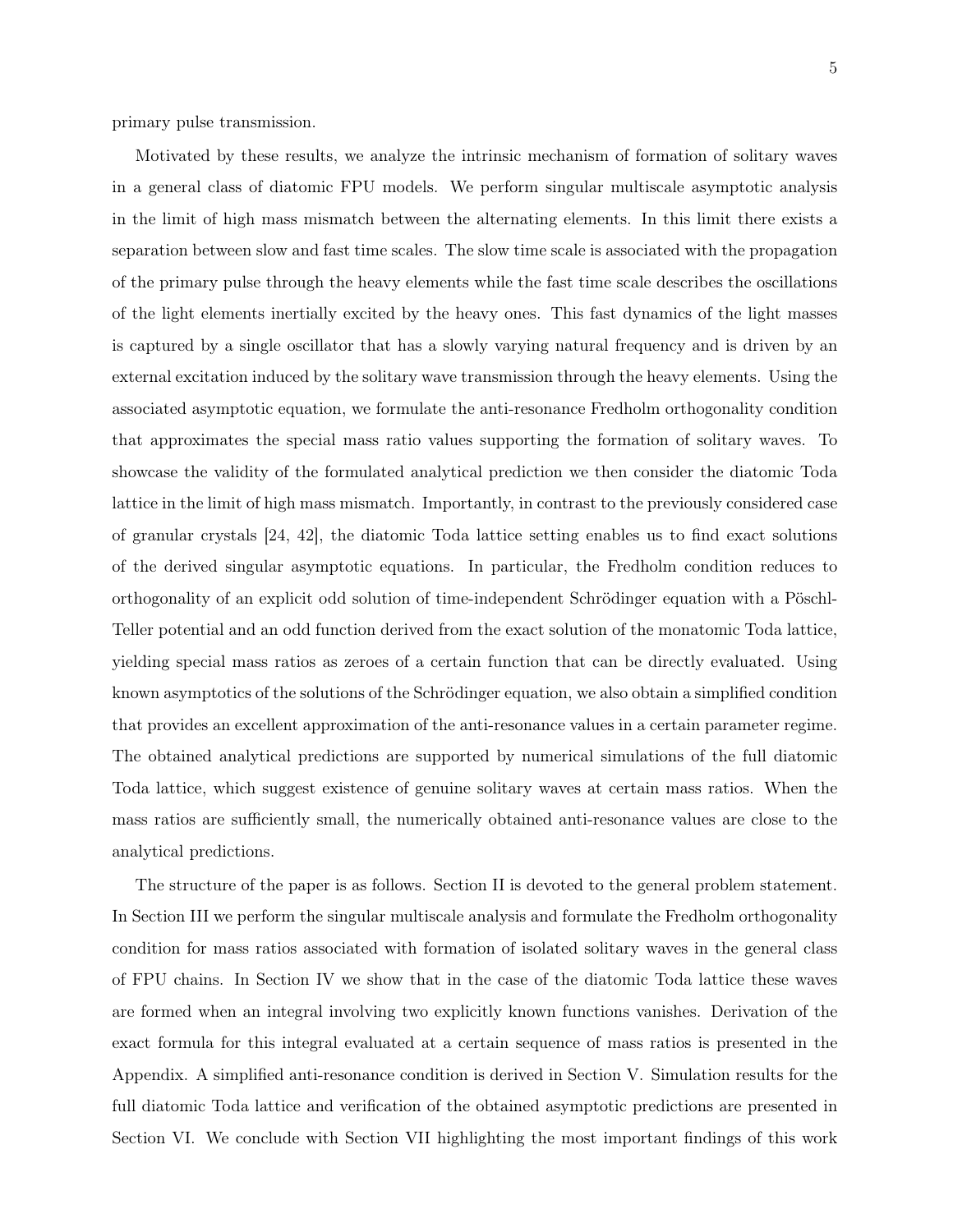along with their potential extensions and open problems.

#### II. PROBLEM FORMULATION

Consider an infinite one-dimensional diatomic lattice with energy given by the Hamiltonian

$$
\mathcal{H} = \sum_{n=-\infty}^{\infty} \phi(q_n - q_{n-1}) + \frac{1}{2} m_n \dot{q}_n^2.
$$

Here  $m_n$  is the mass of nth particle, which alternates between  $m_{2p-1} = m_1$  and  $m_{2p} = m_2 \le m_1$ ,  $q_n(t)$  is the displacement of nth particle at time t with derivative  $\dot{q}_n$ , and  $\phi(r)$  is the interaction potential. The dynamics of the system is governed by

$$
m_n \ddot{q}_n = \phi'(q_{n+1} - q_n) - \phi'(q_n - q_{n-1}).
$$
\n(1)

We assume that

$$
\phi \in C^2, \quad \phi(0) = \phi'(0) = 0, \quad \phi''(r) > 0 \tag{2}
$$

A specific example we consider in what follows is the Toda interaction potential [40]

$$
\phi(r) = \frac{a}{b}e^{-br} + ar - \frac{a}{b},\tag{3}
$$

with  $a > 0$ ,  $b > 0$ . It is convenient to introduce the dimensionless parameter

$$
\varepsilon = m_2/m_1 \tag{4}
$$

satisfying  $0 < \varepsilon \leq 1$  and rescale the system (1) using the dimensionless variables

$$
\bar{t} = t\sqrt{\frac{K}{m_1}}, \quad \bar{q}_n = \frac{q_n}{d}, \quad \bar{\phi} = \frac{\phi}{Kd^2},
$$

where d is a relevant length scale and  $K = \phi''(0) > 0$ . For the Toda lattice, we have  $K = ab$  and  $d = 1/b$ . With the bars on the new variables dropped, this yields the following system:

$$
\ddot{q}_{2p-1} = \phi'(q_{2p} - q_{2p-1}) - \phi'(q_{2p-1} - q_{2p-2}) \quad \text{(heavy masses)}
$$
\n
$$
\varepsilon \ddot{q}_{2p} = \phi'(q_{2p+1} - q_{2p}) - \phi'(q_{2p} - q_{2p-1}) \quad \text{(light masses)}.
$$
\n(5)

With this rescaling the Toda coefficients in (3) are  $a = b = 1$ , and we have  $m_1 = 1$ ,  $m_2 = \varepsilon$ .

We are interested in deriving the condition for the existence of solitary wave solutions in the diatomic lattice, i.e. solutions of (5) that have the form

$$
q_{2p-1}(t) = u(\xi), \quad q_{2p}(t) = v(\xi), \quad \xi = p - ct,
$$
\n(6)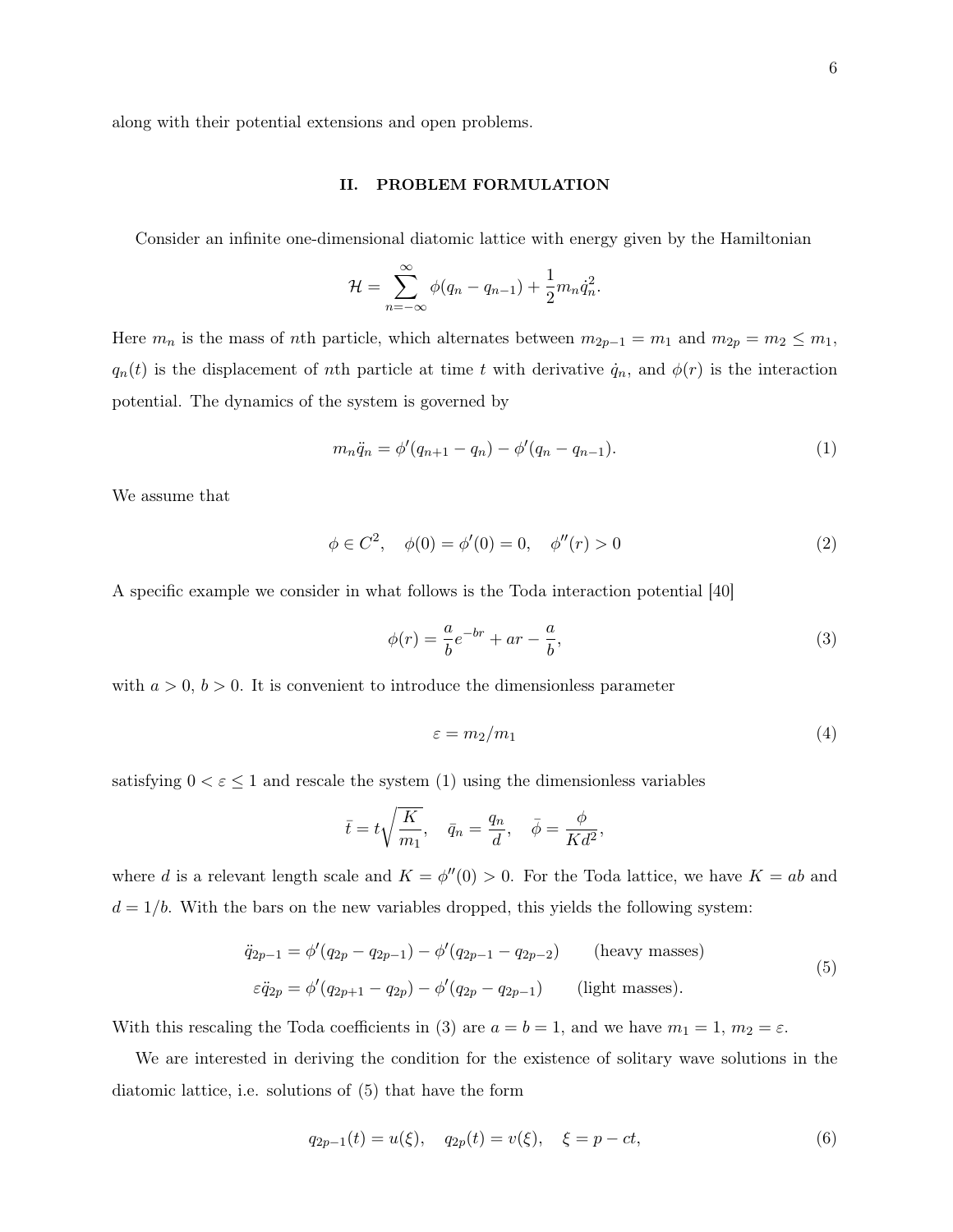where  $c > 0$  is half of the velocity of the wave, with

$$
u'(\xi), v'(\xi) \to 0 \quad \text{as } |\xi| \to \infty. \tag{7}
$$

As mentioned in the Introduction, such solutions do not exist for *generic* values of  $\varepsilon$  due to the presence of radiative optical oscillations propagating behind the moving pulse and reducing its amplitude and energy (see Fig. 1 for an example). In the following section, we follow the approach in [24] and use multiscale asymptotic analysis at small  $\varepsilon$  to derive the Fredholm orthogonality condition approximating the special values  $\varepsilon_k$  at which the oscillatory tails disappear, and the system (5) has solitary wave solutions satisfying (6), (7). We then analyze in Section IV the case of Toda potential, where the approximate existence condition can be made explicit due to the availability of exact solutions of the asymptotic equations.

# III. ASYMPTOTIC ANALYSIS

Consider (5) with  $0 < \varepsilon \ll 1$ . For this high mismatch between the masses, there exists a separation of scales associated with the slow dynamics of the heavy masses governing the propagation of the primary pulse and the inertially excited fast dynamics of the light masses. Following [24], we introduce the fast time  $\tau = t/\sqrt{\varepsilon}$  and seek solutions of (5) in the form

$$
q_{2p-1} \approx x_{2p-1}(t) + \varepsilon^2 y_{2p-1}(\tau)
$$
 (heavy masses),  
 $q_{2p} \approx x_{2p}(t) + \varepsilon y_{2p}(\tau)$  (light masses).

Here the approximation is up to the higher orders of  $\varepsilon$ . Substituting this in (5), we obtain, up to the higher order terms,

$$
\ddot{x}_{2p-1} + \varepsilon y_{2p-1}'' \approx \phi'(x_{2p} - x_{2p-1}) - \phi'(x_{2p-1} - x_{2p-2})
$$
  
+ 
$$
\phi''(x_{2p} - x_{2p-1})(\varepsilon y_{2p} - \varepsilon^2 y_{2p-1}) - \phi''(x_{2p-1} - x_{2p-2})(\varepsilon^2 y_{2p-1} - \varepsilon y_{2p-2})
$$
  

$$
\varepsilon(\ddot{x}_{2p} + y_{2p}'') \approx \phi'(x_{2p+1} - x_{2p}) - \phi'(x_{2p} - x_{2p-1})
$$
  
+ 
$$
\phi''(x_{2p+1} - x_{2p})(\varepsilon^2 y_{2p+1} - \varepsilon y_{2p}) - \phi''(x_{2p} - x_{2p-1})(\varepsilon y_{2p} - \varepsilon^2 y_{2p-1}),
$$

where  $\ddot{x}_n = d^2x_n/dt^2$  and  $y''_n = d^2y_n/d\tau^2$ . The slow  $O(1)$  dynamics is then described by

$$
\ddot{x}_{2p-1} = \phi'(x_{2p} - x_{2p-1}) - \phi'(x_{2p-1} - x_{2p-2}), \quad x_{2p} = \frac{x_{2p-1} + x_{2p+1}}{2},\tag{8}
$$

where the second equation follows from  $\phi'(x_{2p+1} - x_{2p}) = \phi'(x_{2p} - x_{2p-1})$  and the assumed monotonicity of  $\phi'(r)$  (recall (2)). Substituting the second equation into the first, one can see that the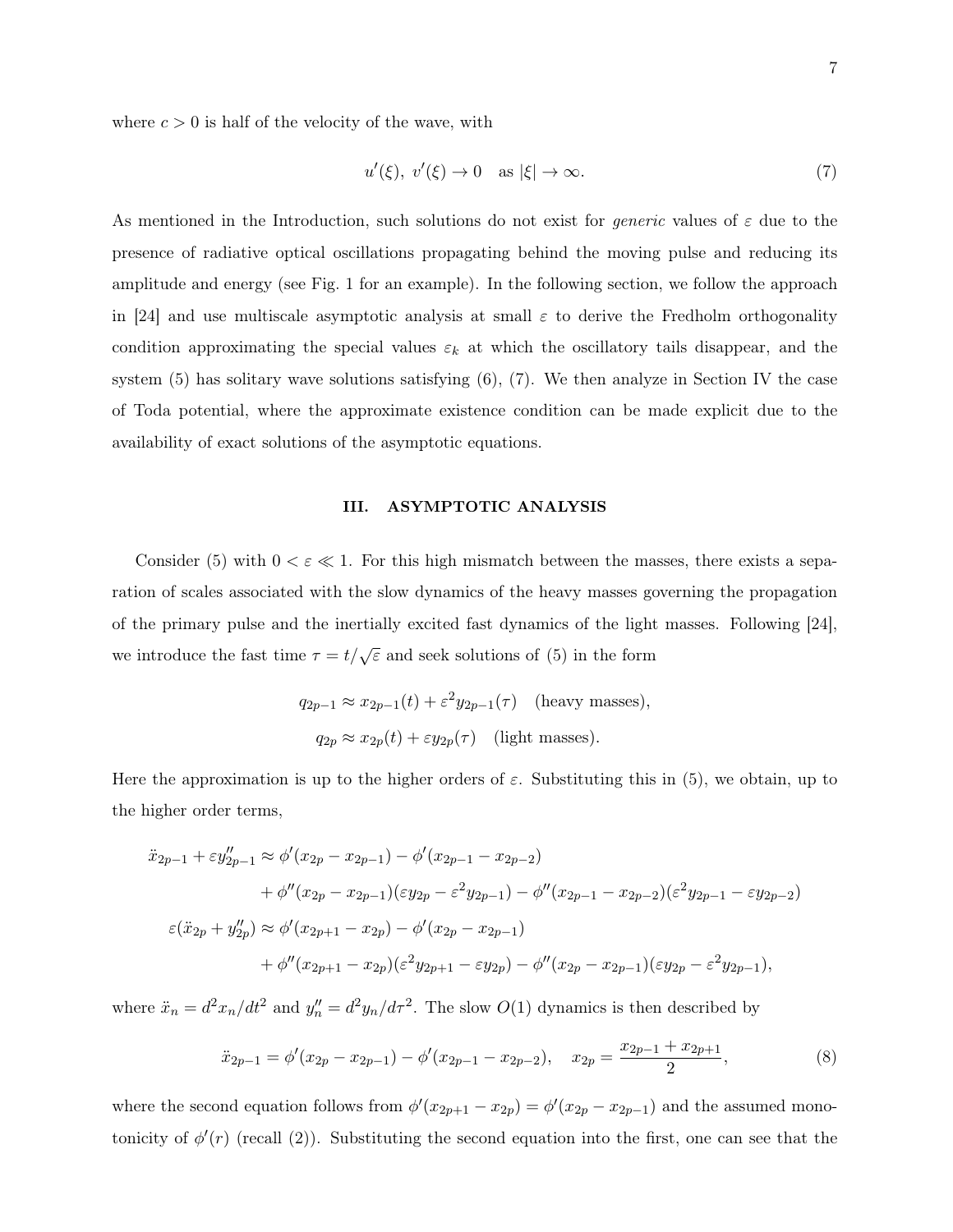slow dynamics of the heavy masses is governed by the equations for the chain of heavy masses only:

$$
\ddot{x}_{2p-1} = \phi' \left( \frac{x_{2p+1} - x_{2p-1}}{2} \right) - \phi' \left( \frac{x_{2p-1} - x_{2p-3}}{2} \right),\tag{9}
$$

while the dynamics of light masses in slow time is obtained by averaging over the dynamics of the two neighboring heavy masses.

Meanwhile, the fast  $O(\varepsilon)$  dynamics is given by

$$
y''_{2p-1} = \phi''(x_{2p} - x_{2p-1})y_{2p} + \phi''(x_{2p-1} - x_{2p-2})y_{2p-2}
$$
  

$$
\ddot{x}_{2p} + y''_{2p} = -(\phi''(x_{2p} - x_{2p-1}) + \phi''(x_{2p+1} - x_{2p}))y_{2p}.
$$

$$
(10)
$$

Observe that the second equation in (10) is decoupled from the first. Moreover, using the second equation in  $(8)$  we can rewrite the second equation in  $(10)$  for the fast dynamics of the evennumbered light masses in the form

$$
y_{2p}''(\tau) + \Omega_{2p}^2(t)y_{2p}(\tau) = f_{2p}(t),\tag{11}
$$

which describes uncoupled driven harmonic oscillators with slowly varying natural frequency  $\Omega_{2p}(t)$ and driving force  $f_{2p}(t)$  given by

$$
\Omega_{2p}^2(t) = 2\phi''\bigg(\frac{x_{2p+1} - x_{2p-1}}{2}\bigg), \quad f_{2p}(t) = -\ddot{x}_{2p}(t). \tag{12}
$$

Assume now that the problem (9) for the slow dynamics of the heavy masses ( $\varepsilon = 0$  problem) has a solitary wave solution

$$
x_{2p-1}(t) = X(\xi_0), \quad \xi_0 = p - c_0 t, \quad X'(\xi_0) \to 0 \text{ for } |\xi_0| \to \infty.
$$
 (13)

This assumption clearly holds if the monatomic ( $\varepsilon = 1$ ) problem supports solitary waves, existence of which, as proved in [7], is guaranteed for a large class of superquadratic potentials. Then the slow dynamics of light masses is described by  $x_{2p}(t) = (X(\xi_0) + X(\xi_0 + 1))/2$ , and we have

$$
\Omega_{2p}^2(t) = 2\phi''\bigg(\frac{X(\xi_0+1)-X(\xi_0)}{2}\bigg), \quad f_{2p}(t) = -\frac{c_0^2}{2}(X''(\xi_0)+X''(\xi_0+1)),
$$

where we used the second equation in (8) to obtain  $f_{2p}(t)$ . Since both  $\Omega_{2p}$  and  $f_{2p}$  depend on  $t = \tau \sqrt{\varepsilon}$  via  $\xi_0$ , the solution of (11) is a function of  $\xi_0 = p - c_0 \tau \sqrt{\varepsilon}$ . It is convenient to rewrite (11) in terms of slow time. It also suffices to consider dynamics of only one oscillator, e.g. the one at  $p = 0$ , since the rest can be recovered via a time shift. We obtain

$$
\ddot{y}_0(t) + \frac{\Omega_0^2(t)}{\varepsilon} y_0(t) = \frac{f_0(t)}{\varepsilon}.
$$
\n(14)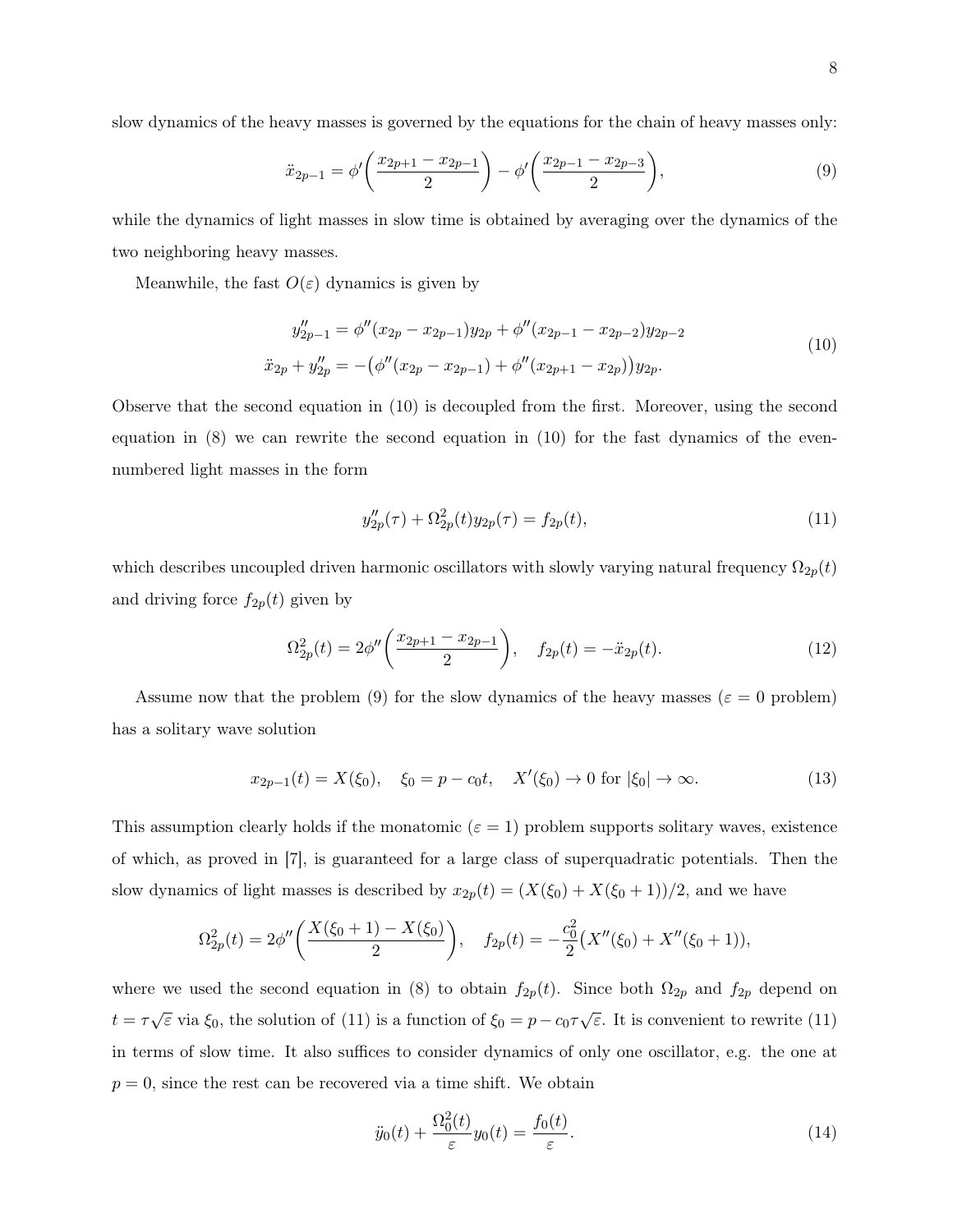Since  $X(\xi_0)$  is defined up to an arbitrary translation in its argument, and  $X(\xi_0 + 1) - X(\xi_0)$ ,  $X'(\xi_0+1) + X'(\xi_0)$  have even symmetry about the same point, it is possible to select  $X(\xi_0)$  so that  $\Omega_0^2(t)$  is even, while  $f_0(t)$  is odd. Note also that the behavior of  $X(\xi_0)$  in (13) at infinity implies that  $f_0(t) \to 0$  and  $\Omega_0(t) \to$ √  $\overline{2}$  as  $|t| \to \infty$ , where we recall that  $\phi''(0) = 1$  after rescaling. Thus, we expect solutions satisfying  $y_0(t) \to 0$  as  $t \to -\infty$  to develop oscillations of frequency  $\omega = \sqrt{2/\varepsilon}$ at sufficiently large  $t > 0$  for generic values of  $\varepsilon$ . We thus seek *special* values at which the amplitude of these oscillations is zero. In other words, we need to find  $\varepsilon$  such that the corresponding solutions of (14) satisfy the zero conditions at infinity:

$$
y_0(t) \to 0 \quad \text{as } |t| \to \infty. \tag{15}
$$

Let  $Y_1(t;\varepsilon)$  and  $Y_2(t;\varepsilon)$  denote two linearly independent solutions of the homogeneous equation  $\ddot{y}_0 + (\Omega_0^2(t)/\varepsilon)y_0 = 0$  that are even and odd, respectively, and let  $\alpha$  denote their (constant) Wronskian. The method of variation of parameters then yields the following solution of (14) that satisfies  $y_0(t) \to 0$  as  $t \to -\infty$ :

$$
y_0(t;\varepsilon) = \frac{1}{\alpha \varepsilon} \bigg( Y_2(t;\varepsilon) \int_{-\infty}^t f_0(s) Y_1(s;\varepsilon) ds - Y_1(t;\varepsilon) \int_{-\infty}^t f_0(s) Y_2(s;\varepsilon) ds \bigg). \tag{16}
$$

Since  $f_0(t)$  is odd and vanishes at infinity, while  $Y_1(t;\varepsilon)$  is even, the first term tends to zero as  $t \to \infty$ . Meanwhile, at large  $t > 0$  the equation becomes  $\ddot{y}_0 + \omega^2 y_0 = 0$ , with  $\omega = \sqrt{2/\varepsilon}$ , and thus

$$
Y_1(t; \varepsilon) \sim A \cos(\omega t + \beta_1), \quad t \to \infty,
$$

for some constant  $A \neq 0$  and  $\beta_1$ . This yields

$$
y_0(t;\varepsilon) \sim -\frac{2A}{\alpha \varepsilon} \cos(\omega t + \beta_1) \int_0^\infty f_0(s) Y_2(s;\varepsilon) ds, \quad t \to \infty,
$$
 (17)

where we used the fact that  $f_0(t)Y_2(t;\varepsilon)$  is an even function of t. Thus we have oscillations of frequency  $\omega$  at large  $t > 0$  unless

$$
g(\varepsilon) \equiv \int_0^\infty f_0(s) Y_2(s; \varepsilon) ds = 0.
$$
\n(18)

This Fredholm orthogonality condition yields  $\varepsilon$  such that the solution (16) has no oscillations at infinity, and hence no such waves appear in  $q_n(t)$  up to  $O(\varepsilon^2)$ . Physically, it means that the slow motion of the center of mass of the two neighboring heavy masses, the acceleration of which equals  $-f_0(t)$  up to a time shift, does not excite any fast oscillations of the light mass in between at large time. We conjecture that under our assumptions  $g(\varepsilon)$  has infinitely many zeroes in the interval  $(0, 1)$  at  $\varepsilon = \varepsilon_k$ ,  $k = 1, 2, \ldots$ , with  $\varepsilon_k$  accumulating at zero as  $k \to \infty$ .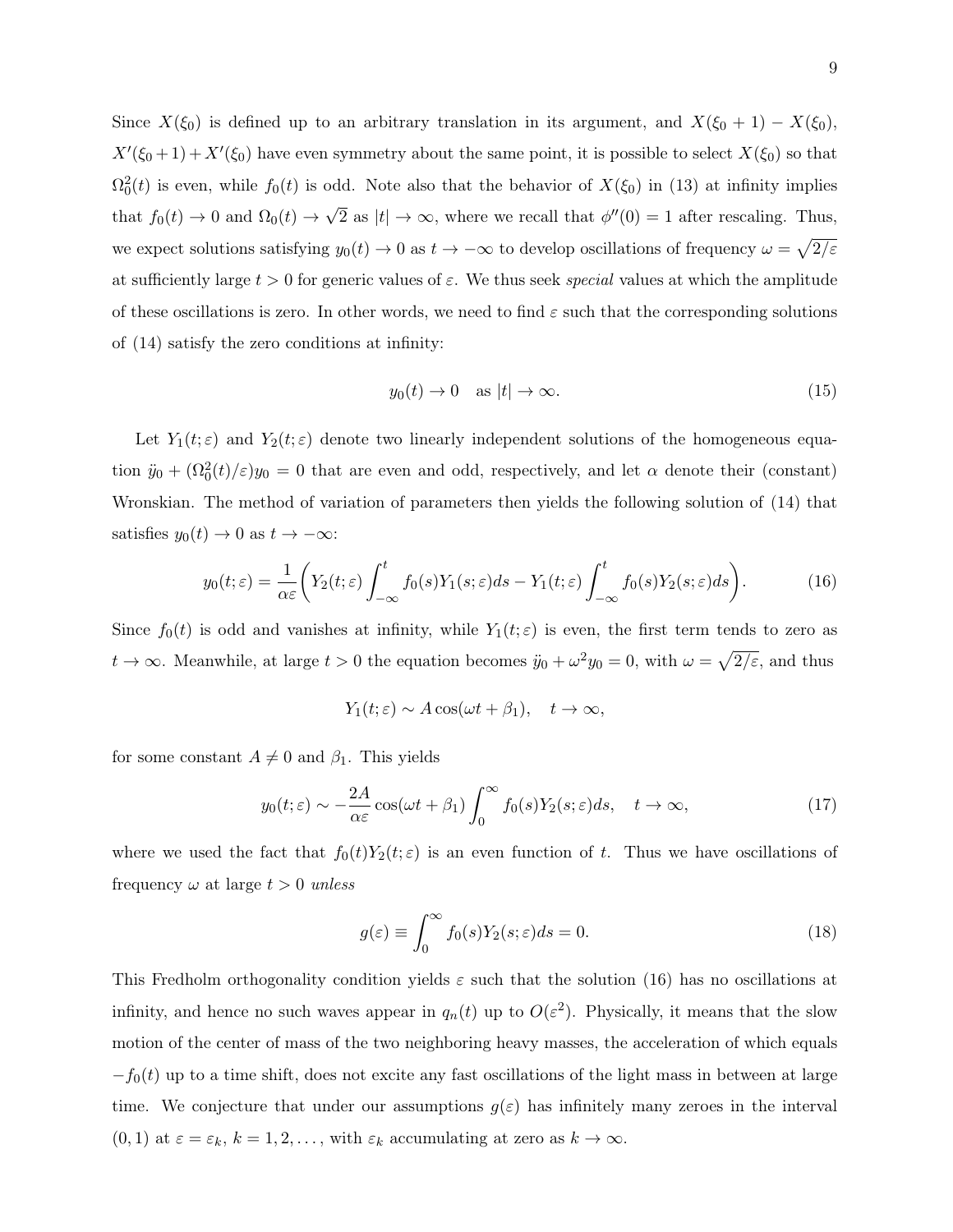#### IV. ASYMPTOTIC ANALYSIS FOR THE DIATOMIC TODA LATTICE

For diatomic Toda lattice we can obtain an explicit Fredholm solvability condition for the problem (14), (15). Indeed, in this case equations (9) for the slow motion of odd-numbered heavy masses reduce to the equations governing a homogeneous Toda lattice with  $a = 1$ ,  $b = 1/2$  in (3) and have an exact solitary wave solution [40]

$$
x_{2p-1}(t) = 2\ln\frac{1+\exp[2\kappa(p-1)-t\sqrt{2}\sinh\kappa]}{1+\exp[2\kappa p-t\sqrt{2}\sinh\kappa]} = X(p-c_0t), \quad c_0 = \frac{\sinh(\kappa)}{\sqrt{2}\kappa}
$$
(19)

Using the second equation in  $(8)$ , we then obtain the  $O(1)$  displacement of the even-numbered light masses:

$$
x_{2p}(t) = \ln \frac{1 + \exp[2\kappa(p-1) - t\sqrt{2}\sinh\kappa]}{1 + \exp[2\kappa(p+1) - t\sqrt{2}\sinh\kappa]}.
$$
\n(20)

This yields

$$
\Omega_{2p}^2(t) = 2\left\{1 + (\sinh^2 \kappa)\mathrm{sech}^2\left(\kappa p - \frac{t}{\sqrt{2}}\sinh \kappa\right)\right\} \tag{21}
$$

and

$$
f_{2p}(t) = -\frac{4\cosh\kappa\sinh^3\kappa\sinh[2\kappa p - t\sqrt{2}\sinh\kappa]}{(\cosh(2\kappa) + \cosh(2\kappa p - t\sqrt{2}\sinh\kappa))^2}.
$$
 (22)

Observe that  $f_0(t)$  is an odd function, while  $\Omega_0^2(t)$  is even.

The homogeneous equation corresponding to (14) is then a classical problem in quantum mechanics that involves one-dimensional time-independent Schrödinger equation with sech-squared potential of Pöschl-Teller type [45–47] first considered in [48] in the context of wave reflection in an inhomogeneous medium. It can be written as

$$
\ddot{y}_0 + \left(\omega^2 + \frac{\nu(\nu+1)\alpha^2}{\cosh^2(\alpha t)}\right)y_0 = 0,
$$
\n(23)

where

$$
\alpha = \frac{\sinh \kappa}{\sqrt{2}}, \quad \omega = \sqrt{\frac{2}{\varepsilon}}, \quad \nu = \frac{1}{2} \left( -1 + \sqrt{1 + \frac{16}{\varepsilon}} \right). \tag{24}
$$

Substituting  $y_0(t) = \psi(\zeta), \zeta = \tanh(\alpha t)$ , we obtain the general Legendre equation

$$
\frac{d}{d\zeta}\left((1-\zeta^2)\frac{d\psi}{d\zeta}\right) + \left(\nu(\nu+1) + \frac{\omega^2}{\alpha^2(1-\zeta^2)}\right)\psi = 0.
$$

This yields two linearly independent solutions of (23) in terms of hypergeometric functions [45],

$$
Y_1(t; \varepsilon) = (\cosh(\alpha t))^{\nu+1} {}_2F_1\left(\frac{1}{2}\left[\nu+1+i\frac{\omega}{\alpha}\right], \frac{1}{2}\left[\nu+1-i\frac{\omega}{\alpha}\right], \frac{1}{2}, -\sinh^2(\alpha t)\right) \tag{25}
$$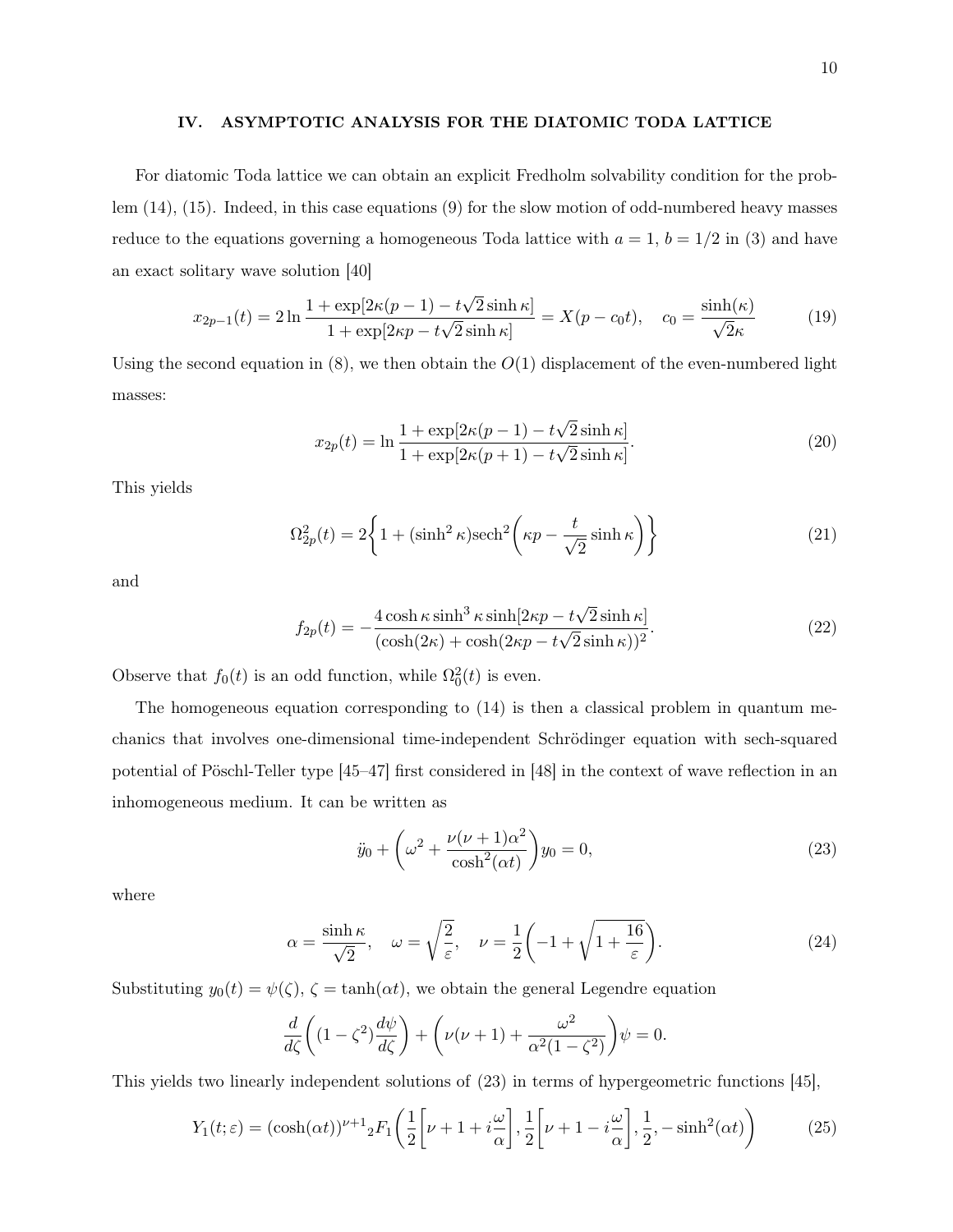and

$$
Y_2(t;\varepsilon) = (\cosh(\alpha t))^{\nu+1} \sinh(\alpha t)_2 F_1\left(\frac{1}{2}\left[\nu + i\frac{\omega}{\alpha}\right] + 1, \frac{1}{2}\left[\nu - i\frac{\omega}{\alpha}\right] + 1, \frac{3}{2}, -\sinh^2(\alpha t)\right),\tag{26}
$$

which are even and odd, respectively, and have the Wronskian equal to  $\alpha$ . We emphasize here that the solutions depend on  $\varepsilon$  through  $\nu$  and  $\omega$  defined in (24) (they also depend on  $\kappa$  through  $\alpha$ ). Substituting these in (16), we obtain the solution of (14) satisfying  $y_0(t) \to 0$  as  $t \to -\infty$ . Its asymptotic behavior at positive infinity is given by (17) with [45]

$$
A = \sqrt{\pi} \left| \frac{\Gamma(i\omega/\alpha)e^{-i\omega\ln 2/\alpha}}{\Gamma(\frac{1}{2}[\nu+2+\frac{i\omega}{\alpha}])\Gamma(\frac{1}{2}[1-\nu+\frac{i\omega}{\alpha}])} \right|, \quad \beta_1 = \arg\frac{\Gamma(i\omega/\alpha)e^{-i\omega\ln 2/\alpha}}{\Gamma(\frac{1}{2}[\nu+1+\frac{i\omega}{\alpha}])\Gamma(-\frac{1}{2}[\nu-\frac{i\omega}{\alpha}])}. \tag{27}
$$

and the condition (18) that ensures that  $y_0(t) \to 0$  as  $t \to \infty$  without oscillations. Meanwhile,

$$
Y_2(t;\varepsilon) \sim A\cos(\omega t + \beta_2), \quad t \to \infty, \quad \beta_2 = \arg\frac{\Gamma(i\omega/\alpha)e^{-i\omega\ln 2/\alpha}}{\Gamma(\frac{1}{2}[\nu + 2 + \frac{i\omega}{\alpha}])\Gamma(\frac{1}{2}[1 - \nu + \frac{i\omega}{\alpha}])}.
$$
(28)

For the diatomic Toda lattice, the function  $q(\varepsilon)$  is thus defined by (18), (22) and (26). Letting

$$
Y_2(t; \varepsilon) \equiv H(\eta; \varepsilon), \quad \eta = \alpha t,
$$
\n<sup>(29)</sup>

we can rewrite it as

$$
g(\varepsilon) = 4\sqrt{2}\cosh(\kappa)\sinh^2(\kappa)\int_0^\infty \Lambda(\eta)H(\eta;\varepsilon)d\eta,
$$
\n(30)

where we define

$$
\Lambda(\eta) = \frac{\sinh(2\eta)}{[\cosh(2\kappa) + \cosh(2\eta)]^2}.
$$
\n(31)

Observe that  $\Lambda(\eta) \to 0$  exponentially fast as  $\eta \to \infty$ ,  $H(\eta; \varepsilon)$  is bounded for all  $\tau$ , and for  $\varepsilon \in (0, 1]$ and  $\kappa > 0$ ,  $H(\eta; \varepsilon)$  depends continuously on  $\varepsilon$ , and both functions depend continuously on  $\kappa$ . This implies that  $g(\varepsilon)$  depends continuously on  $\varepsilon$  and  $\kappa$  in this parameter domain. The integral in (30) can be evaluated numerically for given  $\varepsilon$  and  $\kappa$ . The calculation simplifies for integer  $\nu = N$  in (24), i.e. when  $\varepsilon = \epsilon_N \equiv 4/(N(N+1))$  for some integer  $N \ge 2$ , since in this case  $H(\eta; \epsilon_N)$  reduces to an expression in terms of elementary functions [47, 49], and (30) can be computed using contour integration and the residue theorem. As shown in the Appendix, this yields an explicit formula (A7) for  $g(\epsilon_N)$ .

Fig. 2 shows the typical oscillatory behavior of  $g(\varepsilon)$ . Since  $g(\varepsilon)$  depends continuously on  $\kappa$ , its zeroes  $\varepsilon_k$  are continuous functions of  $\kappa$ . The first eight such values and the corresponding approximate velocity profiles are shown in Fig. 3. The subscript k in  $\varepsilon_k$  denotes the number of local maxima in the corresponding velocity function  $\dot{y}_0^{(k)}$  $\binom{K}{0}(t)$ . Note that the largest of these values,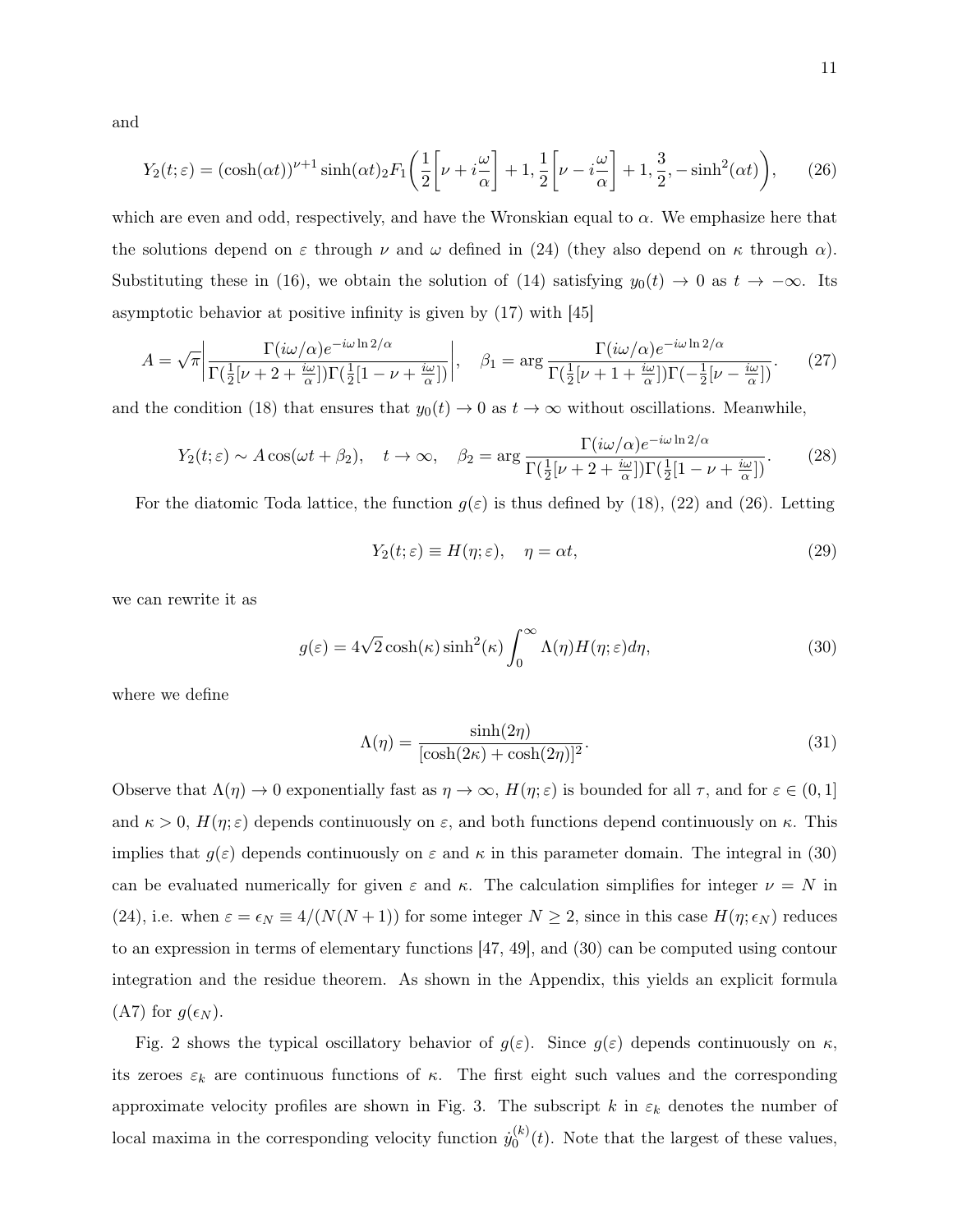

FIG. 2. The oscillatory behavior of  $g(\varepsilon)$  defined by (30). Here  $\kappa = \arcsinh(2\sqrt{5})$ .



FIG. 3. Approximate velocity profiles  $\dot{q}_0(t) \approx \dot{x}_0(t) + \varepsilon \dot{y}_0(t)$  in the diatomic Toda lattice at the special values of ε found by solving (14) subject to (15) (see the text for details): (a)  $\varepsilon_8 = 0.0152585$ ; (b)  $\varepsilon_7 = 0.0198633$ ; (c)  $\varepsilon_6 = 0.0269202$ ; (d)  $\varepsilon_5 = 0.0385452$ ; (e)  $\varepsilon_4 = 0.0597712$ ; (f)  $\varepsilon_3 = 0.105242$ ; (g)  $\varepsilon_2 = 0.235084$ ; (h)  $\varepsilon_1 = 0.993342$ . Here  $\kappa = \arcsinh(2\sqrt{5})$  and  $t_0 = 0$ .

 $\varepsilon_1 \approx 0.993342$ , is not small and thus lies beyond the limits of the applicability of the asymptotic analysis. The second largest value,  $\varepsilon_2 \approx 0.235084$ , is also not small enough for the two time scales to be well separated, so we do not expect it to be a good approximation of the corresponding value in the discrete system (5). But the smaller  $\varepsilon_k$  values in the asymptotic approximation are expected to be close to the actual ones.

We conjecture that  $g(\varepsilon)$  has infinitely many zeroes  $\varepsilon_k$  in  $(0, 1)$  such that  $\varepsilon_k \to 0$  as  $k \to \infty$ . This conjecture is supported by the numerical evaluation of the explicit formula  $(A7)$ , which suggests that for fixed  $\kappa > 0$ ,  $\text{sign}[g(4/(N(N+1))] = -\text{sign}[g(4/((N+2)(N+3))]$  for integer  $N \ge 2$ . Importantly, the set of  $\varepsilon_k$  such that  $g(\varepsilon_k) = 0$  remains *discrete* at any small but nonzero  $\kappa$ , suggesting that even in the quasicontinuum regime  $\kappa \approx 0$  genuine solitary waves can exist only at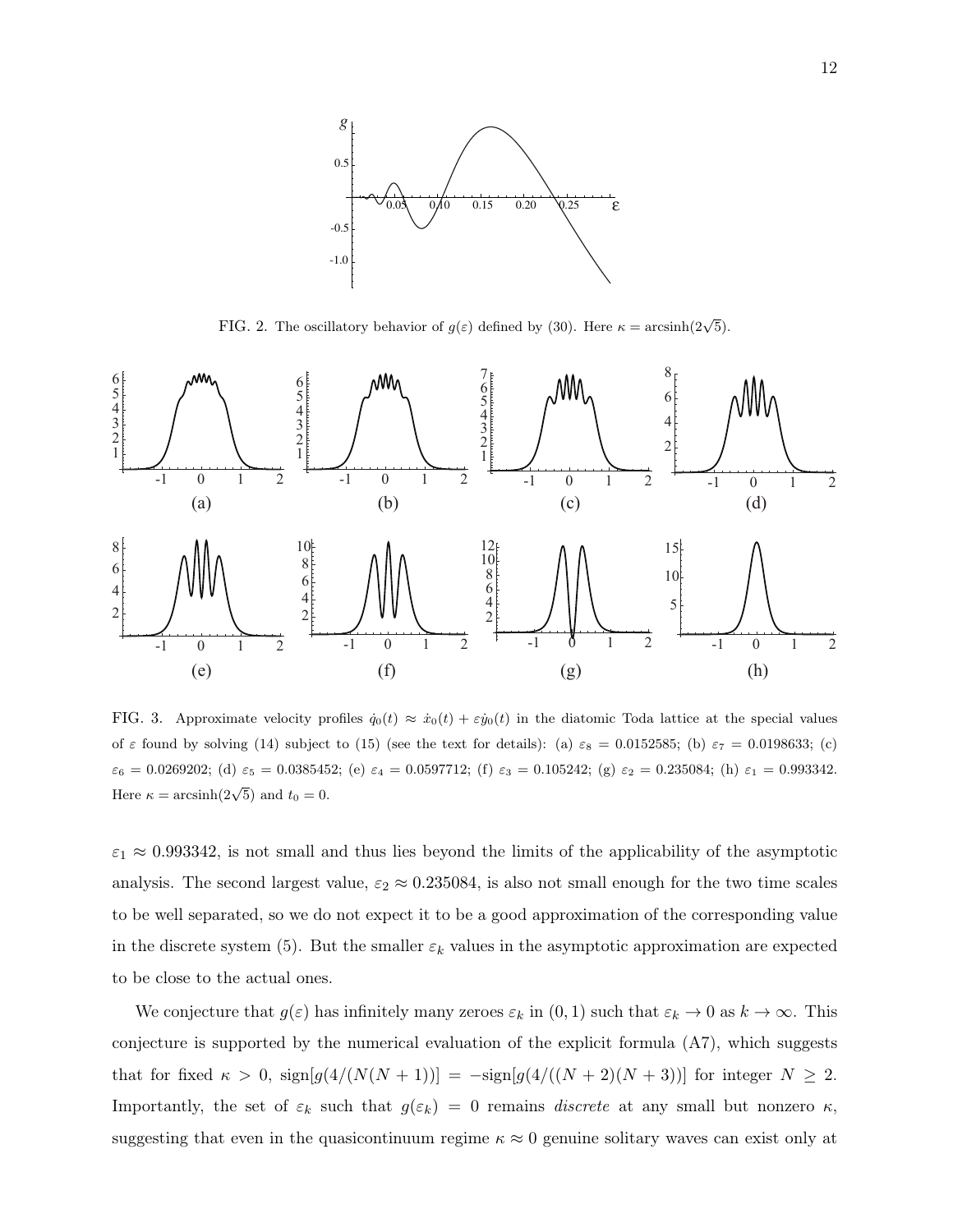certain mass ratios. However, since  $g(\varepsilon;\kappa) \to 0$  as  $\kappa \to 0$ , the amplitude of the trailing oscillations becomes exponentially small at  $\kappa$  near zero [50], which explains why quasicontinuum [17] and KdV [16] approximations of solitary waves for any  $\varepsilon$  work well in this regime.

# V. APPROXIMATE ANTI-RESONANCE CONDITION AT LARGE  $\kappa$

In the previous section we derived the necessary and sufficient asymptotic condition  $g(\varepsilon_n) = 0$ , with  $g(\varepsilon)$  given by (30), for the anti-resonance values  $\varepsilon_n$  at which the oscillatory tails in the wake of the primary front vanish in the  $O(\varepsilon)$  approximation of the diatomic Toda lattice. However, finding these values generally requires numerical evaluation of (30). In this section we derive a simplified approximate condition valid at large enough  $\kappa$  and  $\varepsilon > \varepsilon_{cr}(\kappa)$ , where the lower bound  $\varepsilon_{cr}$  decreases as  $\kappa$  grows.

To obtain this condition, we first consider the behavior of the functions  $\Lambda(\eta)$  and  $H(\eta;\varepsilon)$  involved in the integrand of (30) at large κ. Observe that the function  $\Lambda(\eta)$  defined in (31) has a single maximum at

$$
\eta_{\max} = \operatorname{arccosh}\left[\frac{\sqrt{4 + 2\cosh^2 \kappa + \sqrt{2}\sqrt{17 + \cosh(4\kappa)} + 2\sinh^2 \kappa}}{2\sqrt{2}}\right] \approx \kappa, \quad \kappa \gg 1
$$

Moreover, for large  $\kappa$  this function has an exponentially localized bell-shaped form with an approximate even symmetry about its maximum:

$$
\Lambda(\eta_{\text{max}} - \chi) \approx \Lambda(\eta_{\text{max}} + \chi), \quad \kappa \gg 1,
$$
\n(32)

because

$$
\Lambda(\eta_{\max} + \chi) \approx \frac{\exp(-2\kappa)}{2\cosh^2\chi}, \quad \kappa \gg 1.
$$

For  $\kappa = 10$  this is illustrated by the dashed curve in Fig. 4. The half-width  $\chi_w$  of this pulse, defined by

$$
\Lambda(\eta_{\text{max}} + \chi_{\text{w}}) = 0.01 \Lambda(\eta_{\text{max}}),
$$

approaches a constant value  $\chi_{w} \approx 2.993$  at  $\kappa \gg 1$ . Meanwhile, the function H defined in (29) (the solid curve in Fig. 4) has fast oscillations for small enough  $\eta > 0$ , while for larger  $\eta$  there are slower oscillations that are asymptotically described by

$$
H \approx A(\varepsilon, \kappa) \cos\left(\frac{2\eta}{\sqrt{\varepsilon}\sinh(\kappa)} + \beta_2(\varepsilon, \kappa)\right), \quad \eta \gg 1
$$
 (33)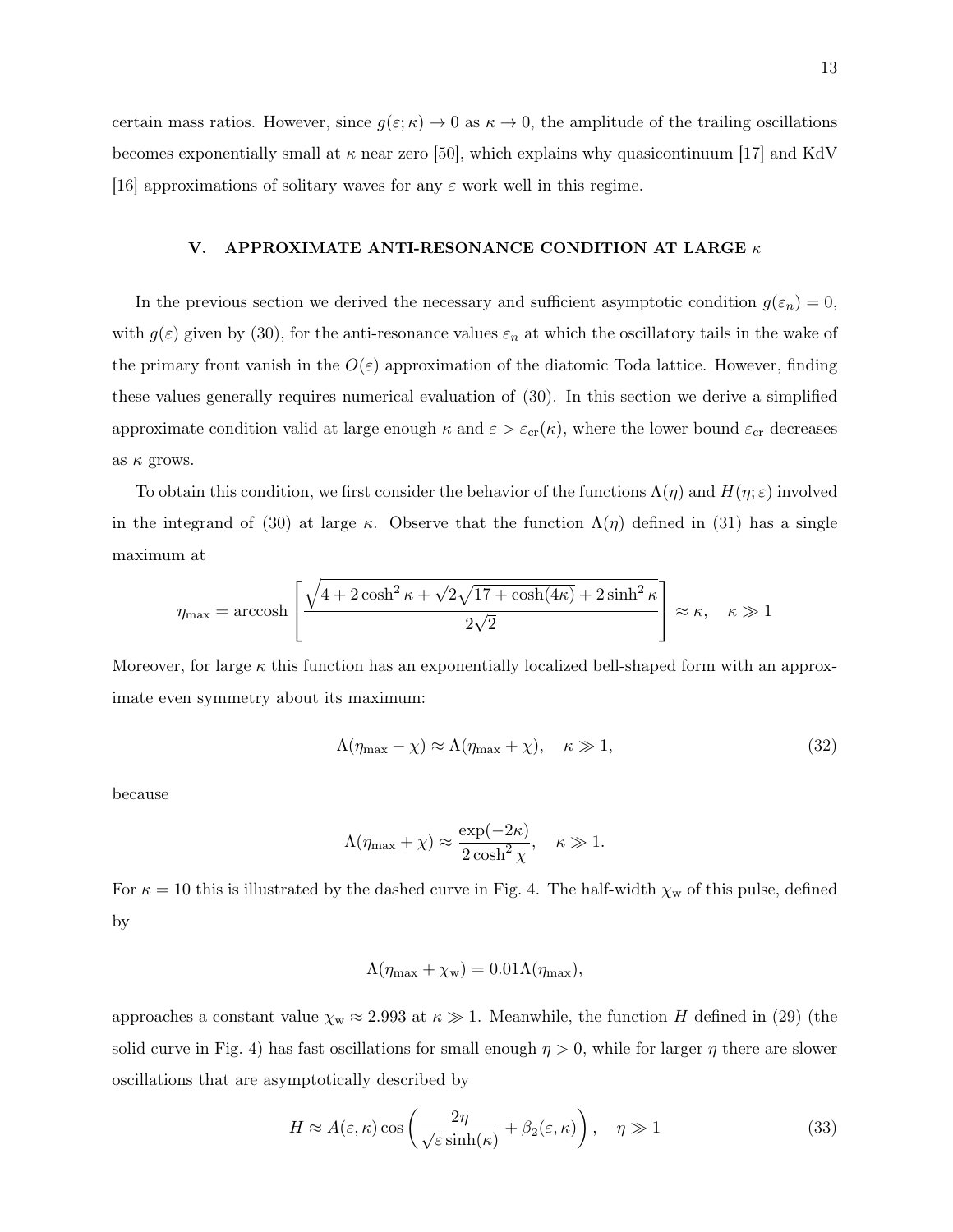

FIG. 4. The functions  $H(\eta;\varepsilon)$  (solid curve), its asymptotic approximation (33) (gray curve) and  $8\alpha^2\Lambda(\eta)$  (dashed curve) at  $\kappa = 10$ . Inset: the asymptotic approximation over a larger interval. Here  $\varepsilon = 0.01285078$  and (34) holds.

(gray curve in Fig. 4), where we recall that A, defined in (27), and  $\beta_2$ , given in (28), are functions of  $\varepsilon$  and  $\kappa$  through  $\alpha$ ,  $\omega$  and  $\nu$  defined in (24). In what follows, we fix a small threshold  $\delta > 0$ measuring the accuracy of the approximation (33). The asymptotic approximation then becomes valid (i.e. its absolute error is less than  $\delta$ ) for  $\eta > \eta_a(\kappa, \varepsilon)$ , where  $\eta_a$  increases with  $\kappa$  at fixed  $\varepsilon$ , approaching a value that depends only on  $\varepsilon$  for large enough  $\kappa$ , and decreases as  $\varepsilon$  grows at fixed  $\kappa$ . This implies that there exist  $\eta_{cr}$  and  $\varepsilon_{cr}$ , depending on  $\kappa$ , such that for given  $\kappa$  the approximation error is less than  $\delta$  for  $\eta > \eta_{cr}$  and  $\varepsilon > \varepsilon_{cr}$ . Here  $\varepsilon_{cr}$  decreases as  $\kappa$  is increased.

Suppose now that  $\kappa$  is large enough so that (i) the approximate even symmetry (32) of  $\Lambda(\eta)$ holds and (ii) the pulse of  $\Lambda(\eta)$  is localized inside the region where the asymptotic approximation (33) accurately describes  $H(\eta;\varepsilon)$  for  $\varepsilon > \varepsilon_{cr}(\kappa)$ , i.e.  $\eta_{max} - \chi_w \ge \eta_{cr}(\kappa)$ . Both conditions hold, for example, in Fig. 4, where  $\kappa = 10$ ,  $\eta_{\text{max}} - \chi_{\text{w}} \approx 7.007$ , and the absolute error of the asymptotic approximation of H is less than  $\delta = 2.3 \times 10^{-5}$  for  $\eta > \eta_{cr} = 7$ . Let  $\eta_0$  be such that  $\eta_0 > \eta_{cr}(\kappa)$  and  $H(\eta_0) = 0$ . The second condition then ensures that H has an approximate odd symmetry about  $\eta_0$  since the approximation (33) has an exact odd symmetry about its zeroes. Together with the approximate even symmetry of  $\Lambda$  about  $\eta = \eta_{\text{max}}(\kappa)$ , this implies that the integral (30) will be approximately zero if  $\eta_0 = \eta_{\text{max}}$ , i.e. the peak of  $\Lambda$  occurs *exactly* at the point where H vanishes:

$$
H(\eta_{\text{max}}(\kappa); \varepsilon) = 0. \tag{34}
$$

Physically, this corresponds to the largest magnitude of the acceleration of the center of mass between the two heavy masses occuring precisely at the moment when the free fast oscillation of the light mass in between goes through zero. Using the asymptotic approximation (33), the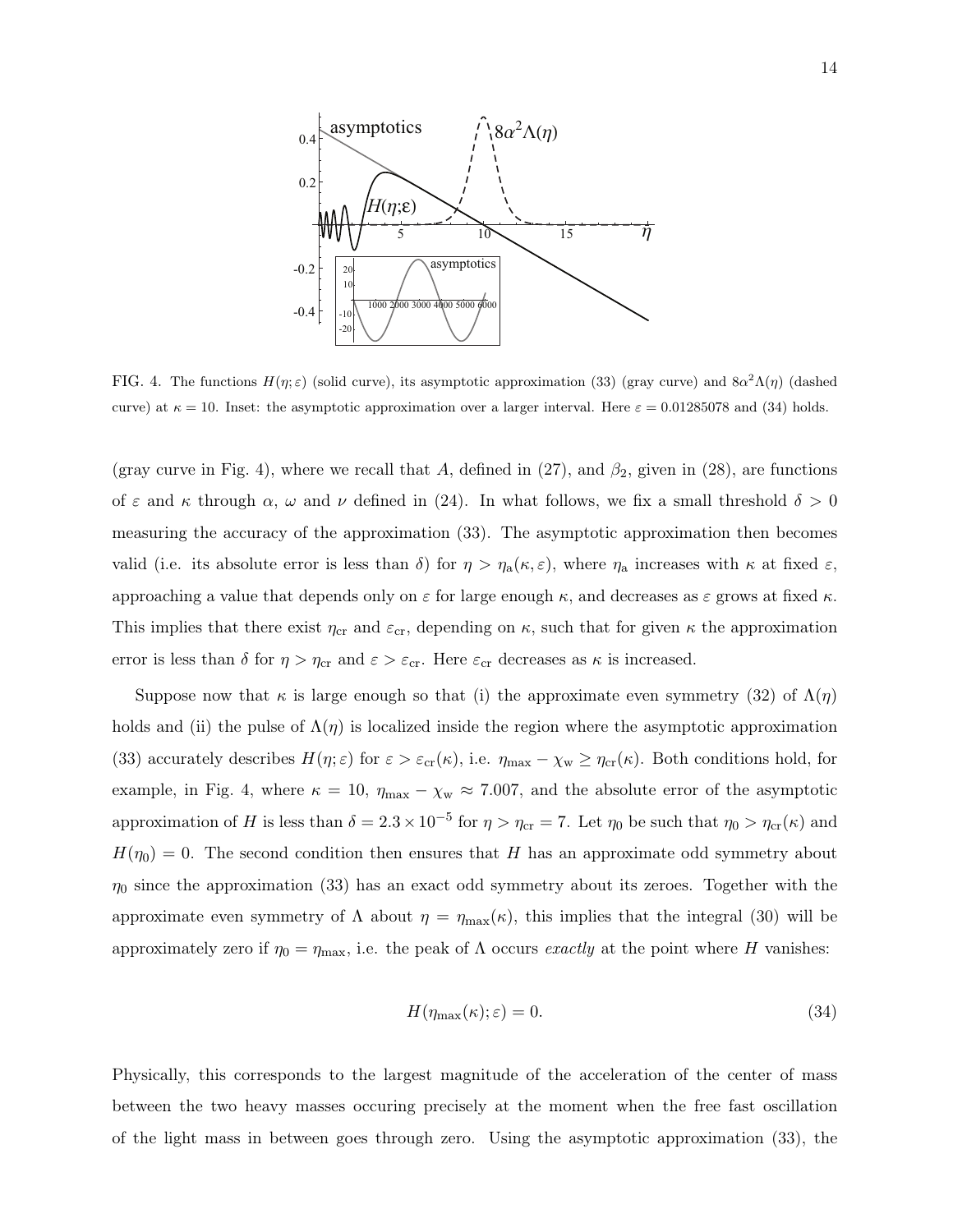condition (34) can be further simplified to yield

$$
\frac{2\eta_{\max}(\kappa)}{\sqrt{\varepsilon}\sinh(\kappa)} + \beta_2(\varepsilon, \kappa) = \frac{\pi}{2}\text{sign}[\beta_2(\varepsilon, \kappa)],\tag{35}
$$

where the sign in front of  $\pi/2$  in the right hand side is determined by the (nonzero) phase  $\beta_2(\varepsilon,\kappa)$ of the oscillations.

We checked (34) and (35) for  $\kappa = 10$  and verified that both yield the values of  $\varepsilon_n$  that are in an excellent agreement, up to the relative error of  $O(10^{-8})$ , with the values obtained using numerical approximation of (30) (while the relative error of the roots of (35) approximating the zeroes of (34) is  $O(10^{-9})$  for the smaller computed values). In all three cases, the first several values are  $\varepsilon_2 = 0.3109212$ ,  $\varepsilon_3 = 0.1272799$ ,  $\varepsilon_4 = 0.06894426$ ,  $\varepsilon_5 = 0.04318148$ ,  $\varepsilon_6 = 0.02957127$ ,  $\varepsilon_7 = 0.02151489$ ,  $\varepsilon_8 = 0.01635427$ ,  $\varepsilon_9 = 0.01285078$ . As expected, the approximation error is smaller for larger  $\varepsilon_n$ . At  $\kappa = 5$  the asymptotic approximation is not accurate over the entire interval where  $\Lambda(\eta)$  is localized for smaller  $\varepsilon$ . As a result, the relative errors of the approximations are larger but still fairly small, up to  $O(10^{-3})$  for the solutions of (34) approximating the first few roots of (30), given in this case by  $\varepsilon_2 = 0.2824200$ ,  $\varepsilon_3 = 0.1184396$ ,  $\varepsilon_4 = 0.06497014$ ,  $\varepsilon_5 = 0.04102020$ ,  $\varepsilon_6 = 0.02825095, \, \varepsilon_7 = 0.02064249, \, \varepsilon_8 = 0.01574431, \, \varepsilon_9 = 0.01002809, \, \text{and up to } O(10^{-4}) \text{ for the }$ roots of (35) approximating the zeroes of (34).

# VI. NUMERICAL RESULTS

To find the special values of  $\varepsilon$  for the discrete system, we ran the numerical simulations of (5) with  $\phi'(r) = 1 - e^{-r}$  employing the symplectic Candy-Rozmus algorithm. The solution of (8) was used as the initial condition. Recall that this solution is given by (19) and (20) for heavy odd-numbered and light even-numbered masses, respectively, and depends on the parameter  $\kappa$  that determines the amplitude and velocity of the wave. For given  $\kappa$  we sought the values of  $\varepsilon$  at which the energy stored at a fixed site  $n = n_0$  was close to zero at a time instant  $t = t_a$  after the pulse has left the site. For example, at  $\kappa = \arcsinh(2\sqrt{5})$  we used  $n_0 = 200$  and  $t_a = 40$ . The results for this value of  $\kappa$  are compared in Table I with the corresponding values obtained using the asymptotic analysis. As expected, the approximation works very well for smaller values of  $\varepsilon_k$ , but as  $\varepsilon_k$  becomes larger the predicted values yield progressively poorer approximation. In particular, the largest value,  $\varepsilon_2 \approx 0.319089$ , is not very close to the value 0.235084 obtained from the asymptotic analysis. At this value the velocity of the light mass has two maxima. There appears to be no value  $\varepsilon_1 < 1$  with a single maximum (although of course such solutions, Toda solitons, exist in the monatomic case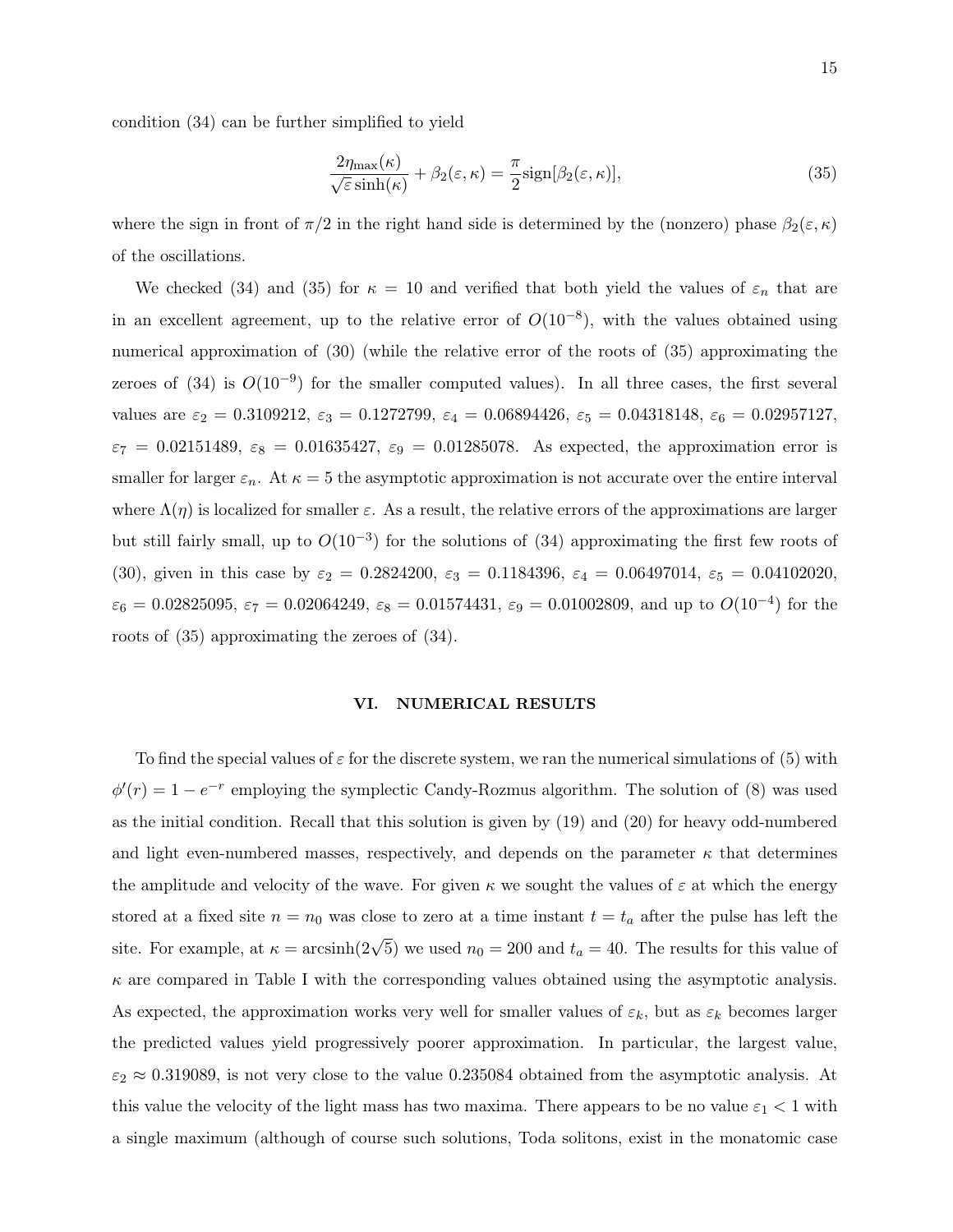|    | k $\varepsilon_k$ from (18) $\varepsilon_k$ from (5) |           |
|----|------------------------------------------------------|-----------|
|    | 2 0.235084                                           | 0.319089  |
| 3  | 0.105242                                             | 0.116993  |
| 4  | 0.0597712                                            | 0.0633882 |
| 5. | 0.0385452                                            | 0.0402105 |
|    | 6 0.0269202                                          | 0.0275323 |
| 7  | 0.0198633                                            | 0.0201695 |
| 8  | 0.0152585                                            | 0.0154320 |

TABLE I. The values of  $\varepsilon$  obtained from the Fredholm condition (18) and from the numerical solution of (5) with  $\phi'(r) = 1 - e^{-r}$  and initial conditions determined from (19), (20) at  $\kappa = \arcsin(2\sqrt{5})$ .

 $\varepsilon = 1$ ); as discussed above, the spurious value of  $\varepsilon_1$  obtained from the asymptotic analysis, lies well beyond the validity domain of the multiscale expansion and thus should be discarded.

Fig. 5 and Fig. 6 show the corresponding velocity profiles for even-numbered light masses (solid curves) and odd-numbered heavy masses (dotted curves). Note that the light-mass velocity profiles are similar to the ones shown in Fig. 3, with the number of local maxima increasing as  $\varepsilon_k$  becomes smaller. Observe also that the velocity of the solitary wave at  $\varepsilon = \varepsilon_k$  increases with k and approaches the speed  $2c_0 = \sinh(\kappa)$ √  $2/\kappa$  of the  $\varepsilon = 0$  chain of only heavy masses described by (9).

Homoclinic orbits for light (solid curves) and heavy (dotted curves) masses corresponding to the solutions at  $\varepsilon = \varepsilon_8$  and  $\varepsilon = \varepsilon_4$  are shown in Fig. 7. One can see that the orbits corresponding to the light masses exhibit oscillations and, at larger  $\varepsilon_k$ , small loops.

The values of  $\varepsilon_k$  change slightly as  $\kappa$  is varied, and their dependence on  $\kappa$  is non-monotone, as can be seen in Fig. 8 where the velocity profiles at  $\varepsilon_2$  for different  $\kappa$  are shown. Note that while  $\varepsilon_2$ depends only only weakly on  $\kappa$ , the solitary wave profiles change significantly as  $\kappa$  is varied. Their amplitude and the amplitude of oscillations of the light mass grow with  $\kappa$ , as does the propagation speed.

# VII. CLOSING REMARKS

In this work we have focused on the mechanism of formation of the isolated localized wave structures existing in the diatomic FPU model of the general type. We demonstrated numerically that there is a sequence of special mass ratios at which the diatomic Toda lattice supports formation of genuine solitary waves. Further, the asymptotic analysis based on the singular multiscale expansion effectively reduces the complex structure of the diatomic FPU chain to the externally driven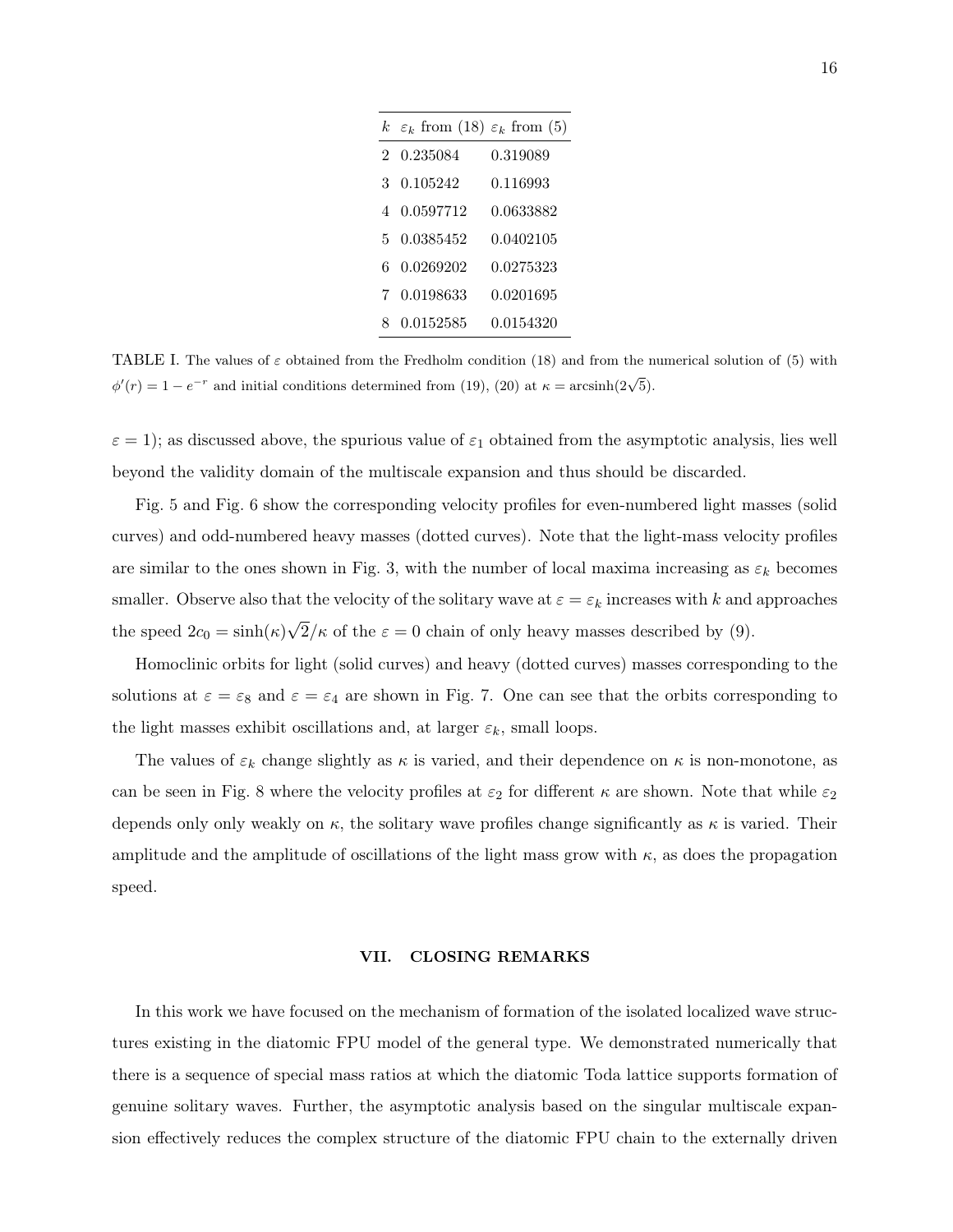

FIG. 5. Velocity profiles  $\dot{q}_n(t)$  at four smaller special values of  $\varepsilon$  for light (solid curves) and heavy (dotted curves) masses at  $n = 199, 200, 201$  and  $n = 209, 210, 211$ : (a)  $\varepsilon_8 = 0.0154320$ ; (b)  $\varepsilon_7 = 0.0201695$ ; (c)  $\varepsilon_6 = 0.0275323$ ; (d)  $\varepsilon_5 = 0.0402105$ . Initial conditions were determined from (19), (20) with  $\kappa = \arcsin(2\sqrt{5})$ .

linear oscillator with time-varying frequency. Using the derived reduced-order approximation, we formulated the anti-resonance Fredholm orthogonality condition on the mass ratio supporting the formation of solitary waves in the general class of the diatomic FPU models and conjectured the existence of a countable infinite sequence of such ratios. To illustrate this result, we considered the diatomic Toda lattice in the limit of high mass mismatch. We showed that in this case the derived asymptotic equations have exact solutions, reducing the Fredholm orthogonality condition to orthogonality of two explicitly known functions. This is in contrast to the previously considered case of granular crystals [24], where the authors had to use the WKB approximation of the fast dynamics and an exponential Padé approximation [51] of the slow heavy-mass wave in order to obtain the results. Meanwhile, in the diatomic Toda setting, the problem involves explicit solutions of the Schrödinger equation with Pöshl-Teller type potential and the exact solitary wave solutions of the monatomic Toda lattice. Using asymptotic behavior of the former, we obtained a simplified condition that works extremely well for large enough values of  $\kappa$  and  $\varepsilon$  and has a nice physical in-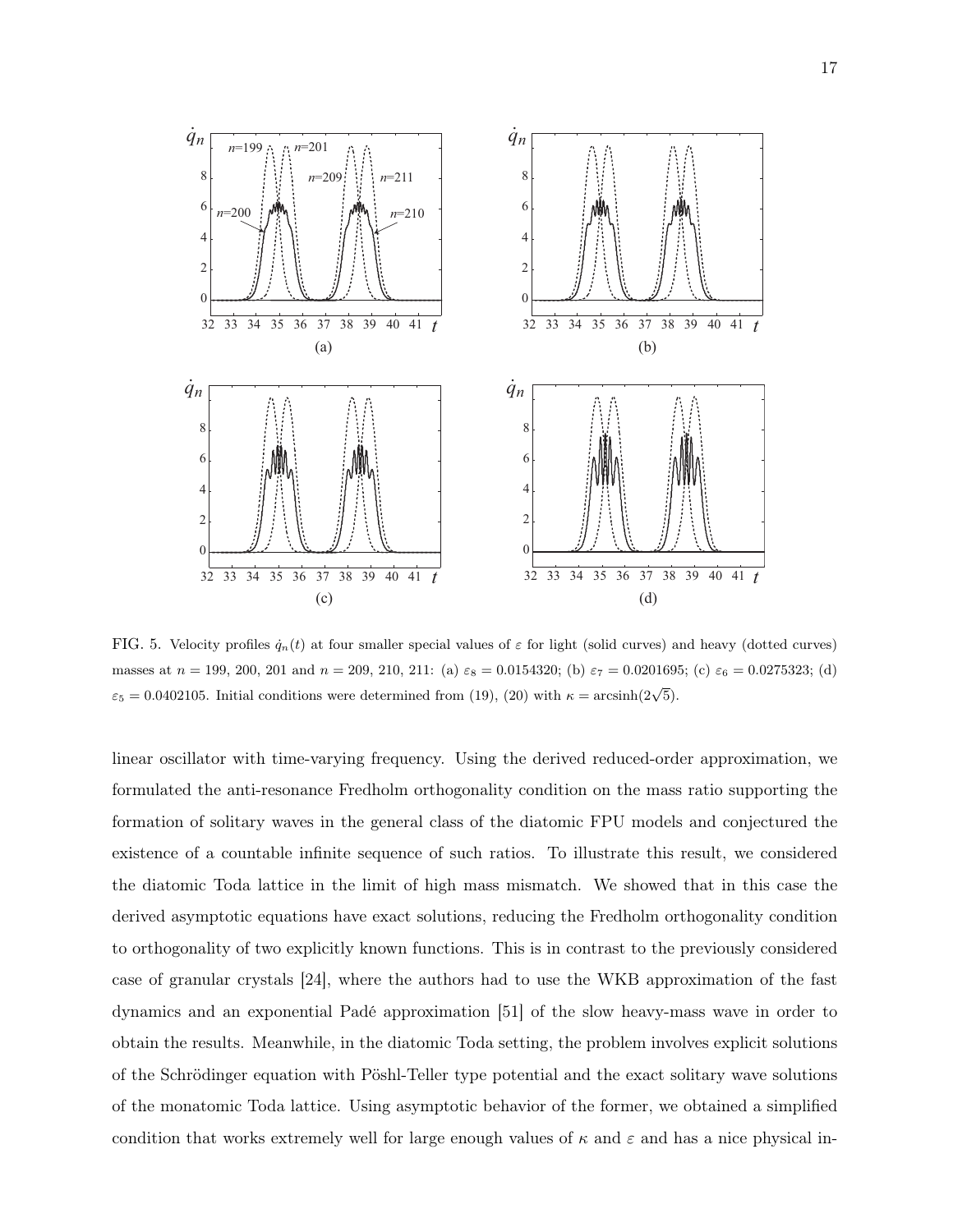

FIG. 6. Velocity profiles  $\dot{q}_n(t)$  at three larger special values of  $\varepsilon$  for light (solid curves) and heavy (dotted curves) masses at  $n = 199, 200, 201$  and  $n = 209, 210, 211$ : (a)  $\varepsilon_4 = 0.0633882$ ; (b)  $\varepsilon_3 = 0.116993$ ; (c)  $\varepsilon_2 = 0.319089$ . Initial conditions were determined from (19), (20) with  $\kappa = \arcsinh(2\sqrt{5})$ .



FIG. 7. Homoclinic orbits for light (solid curves) and heavy (dotted curves) masses corresponding to the solutions shown in Fig. 5 and Fig. 6 at (a)  $\varepsilon = \varepsilon_8 = 0.0154320$  and (b)  $\varepsilon = \varepsilon_4 = 0.0633882$ . Here  $r_n = q_{n+2} - q_n$  is the relative displacement between the neighboring heavy (odd n) or light (even n) masses, and  $\dot{r}_n$  is the relative velocity. The smaller plot on the right in (b) shows the enlarged view of the region inside the rectangle in the larger plot in (b), with the arrows indicating the direction of increasing time.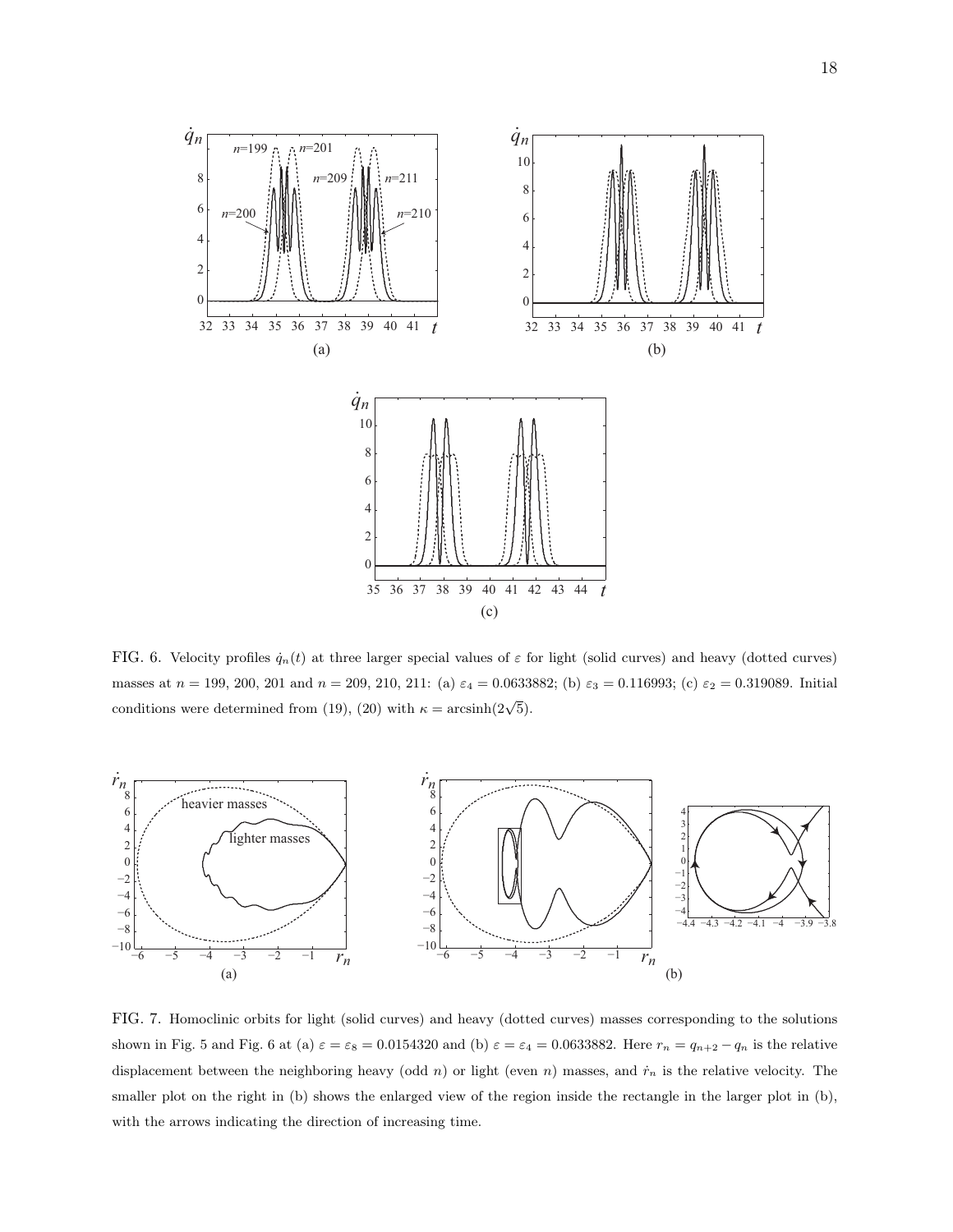

FIG. 8. Velocity profiles  $\dot{q}_n(t)$  at  $\varepsilon_2$  computed for different values of  $\kappa$  for light (solid curves) and heavy (dotted curves) masses: (a)  $\varepsilon_2 = 0.314544$ ,  $\kappa = 1.10164$ ; (b)  $\varepsilon_2 = 0.319694$ ,  $\kappa = 1.65246$ ; (c)  $\varepsilon_2 = 0.319089$ ,  $\kappa = 2.20329$ ; (d)  $\varepsilon_2 = 0.313788$ ,  $\kappa = 2.75411$ . Initial conditions were determined from (19), (20) with the corresponding  $\kappa$ .

terpretation. The obtained analytical predictions of the discrete set of values of the anti-resonance mass ratios are in an excellent agreement with the values obtained from the numerical simulations of the full diatomic Toda lattice at small enough  $\varepsilon$ .

Existence of isolated solitary wave solutions in a diatomic FPU lattice implies that one can tune the mass ratio to be close to one of the anti-resonance values and ensure that an impact-initiated wave transfers energy through the chain with minimal loss. One can also tune the mass ratio to a near-resonance value for maximal energy loss that could be used for impact mitigation [52]. For strongly nonlinear granular chains, the existence of such resonance and anti-resonance values of mass ratios was recently experimentally verified in [53]. More generally, the existence result can be extended to plane solitary waves in two-dimensional diatomic lattices when the problem can be reduced to an effective one-dimensional FPU chain that has isolated solitary wave solutions. For two-dimensional diatomic granular crystals under planar impact, existence of a discrete set of mass ratios in the high mismatch asymptotic limit was recently shown in [54] by extending the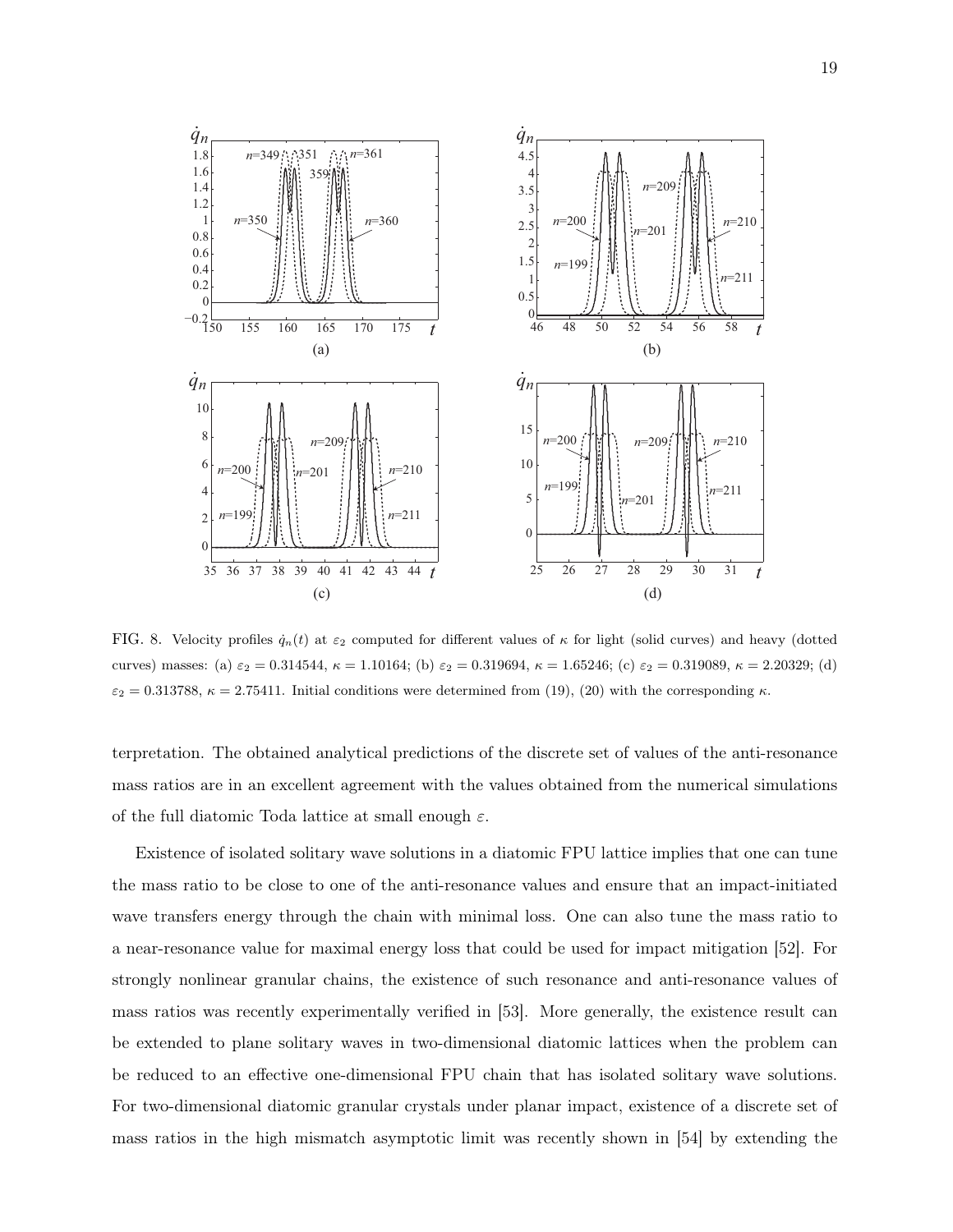results in [24]. Another natural extension of this work is to consider dimer lattices with each pair of heavy masses separating  $N \geq 2$  light ones. Granular chains of this type were studied in [42], where the asymptotic analysis suggests existence of a countable infinity of isolated solitary waves in the case  $N = 2$ , while for  $N > 2$  the authors claim non-existence of such solutions. It would be interesting to check if the same assertions hold for the dimer as well as the trimer Toda lattices. Another important problem to be considered in the future is the analysis of the similar isolated wave structures in the diatomic and triatomic FPU models incorporating long range interactions.

In this work we were able to take full advantage of the integrability of the monatomic Toda lattice to obtain an explicit orthogonality condition in the non-integrable diatomic case. In the general FPU case, the Fredholm orthogonality condition (18) requires the knowledge of  $f_0(t)$  and  $Y_2(t)$ , which are not typically explicitly available. Using a good approximation of the slow-time solitary pulse that yields  $f_0(t)$  and applying the WKB approach to find  $Y_2(t)$  may prove sufficient in such cases, as demonstrated in [24]. Nevertheless, proving the existence of a countable infinity of isolated solitary waves in a diatomic FPU lattice, conjectured in this work in the small- $\varepsilon$  asymptotic limit under fairly general assumptions, remains an open problem. Even in the diatomic Toda case, the complex nature of the function (30) prevented us from showing that it has infinitely many roots, although we have plenty of numerical evidence supporting this claim. An even more challenging question is showing this result beyond the asymptotic approximation, which would definitively establish existence of such waves even at mass ratios that are not very small, when separation of time scales no longer takes place.

## ACKNOWLEDGMENTS

The authors thank Aaron Hoffman and Dmitry Pelinovsky for insightful discussions. Support by the U.S. National Science Foundation through the grants DMS-1506904 (A.V.), DMS-1105635 and DMS-1511488 (J.D.W.) is gratefully acknowledged. The second author (Y.S.) thanks Israeli Science Foundation (grant  $484/12$ ) and Pazi (grant  $263/15$ ) for financial support.

### Appendix A: Evaluation of g for integer  $\nu$

Let  $N \geq 2$  be an integer and let

$$
\epsilon_N = \frac{4}{N(N+1)}, \quad \mu_N = \frac{\sqrt{N(N+1)}}{\sinh(\kappa)}.
$$
\n(A1)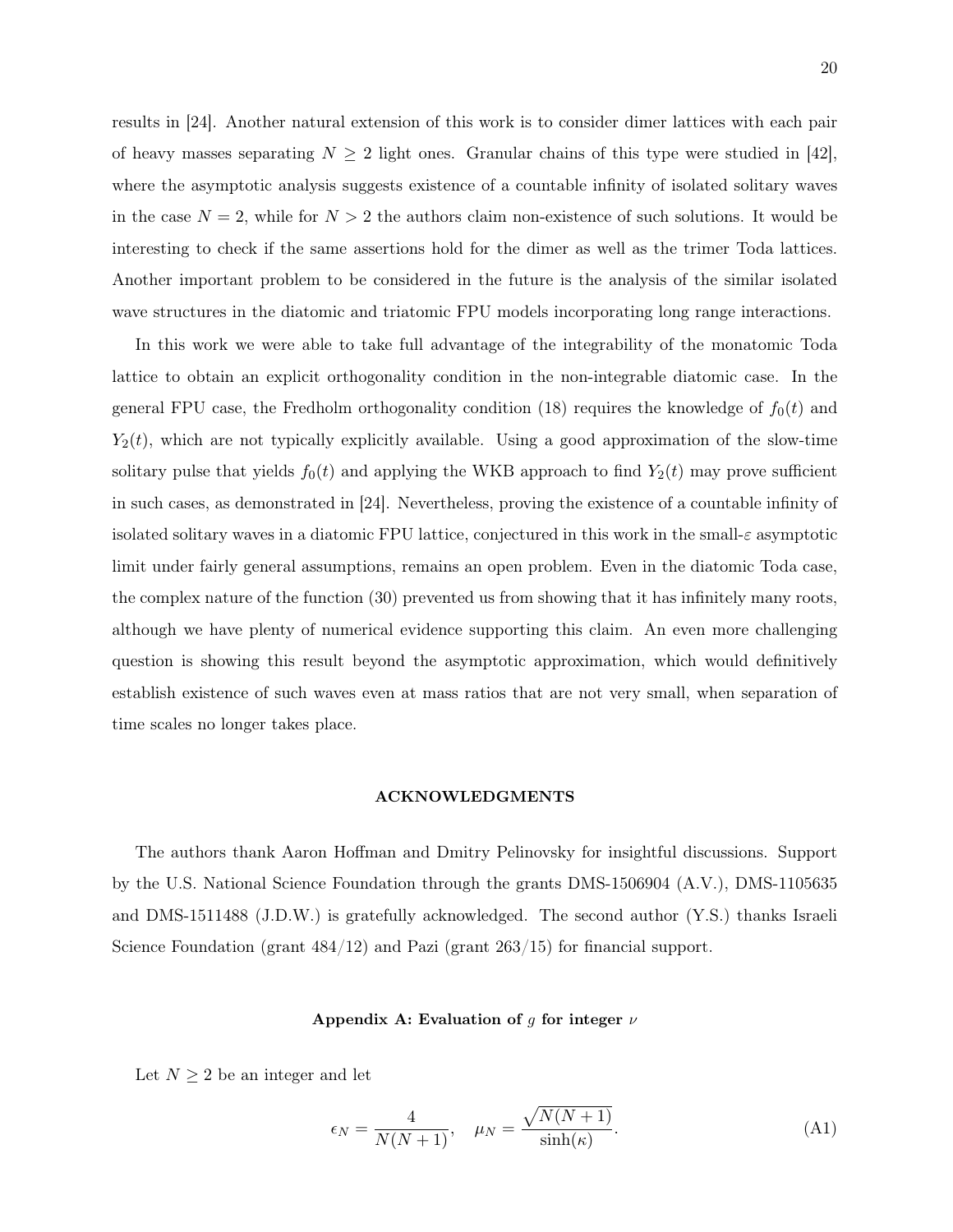Note that  $\varepsilon = \epsilon_N$  corresponds to  $\nu = N$  and  $\omega/\alpha = \mu_N$  in (24). Then  $H(\eta; \epsilon_N)$  defined in (29) is an odd function of  $\eta$  satisfying

$$
\frac{d^2H}{d\eta^2} + (\mu_N^2 + N(N+1)\text{sech}^2(\eta)) H = 0.
$$
 (A2)

and

$$
H(0; \epsilon_N) = 1. \tag{A3}
$$

Equation  $(A2)$  has a non-odd solution in the form  $[49]$ 

$$
\Psi_N(\eta) = \frac{e^{i\mu_N \eta}}{(1 + e^{-2\eta})^N} \sum_{m=0}^N C_m^N \binom{N}{m} e^{-2m\eta},\tag{A4}
$$

with

$$
C_m^N = \prod_{j=1}^m \frac{i\mu_N + N + 1 - j}{i\mu_N - j}, \quad m \ge 1
$$

and  $C_0^N = 1$ . One can show that  $\Psi_N'(0) \neq 0$ . Note that since  $\operatorname{sech}^2(\eta)$  is even,  $\Psi_N(-\eta)$  is also a solution of  $(A2)$ . The odd solution of  $(A2)$  satisfying  $(A3)$  is then given by

$$
H(\eta; \epsilon_N) = \frac{1}{2\Psi_N'(0)} \left[ \Psi_N(\eta) - \Psi_N(-\eta) \right].
$$

Using this and (30), we obtain

$$
g(\epsilon_N) = \frac{2\sqrt{2}\cosh(\kappa)\sinh^2(\kappa)}{\Psi_N'(0)} \int_{-\infty}^{\infty} \Lambda(\eta)\Psi_N(\eta)d\eta.
$$
 (A5)

The integral in (A5) can be evaluated using contour integration in the complex plane C. Observe that at  $\kappa > 0$  the well known properties of complex exponentials imply that

- (a)  $\Lambda(\eta + i\pi) = \Lambda(\eta)$  for all  $\eta \in \mathbb{C}$ .
- (b) The singularities of  $\Lambda(\eta)$  are located at  $\eta = \eta_{\pm 1} + i n \pi$ , where  $n \in \mathbb{Z}$  and  $\eta_{\pm 1} = \pm \kappa + \frac{i \pi}{2}$  $\frac{2\pi}{2}$ . All such singularities are poles of order 2.
- (c)  $\Lambda(\eta)$  has simple zeros at  $\eta = \eta_0 + in\pi$ , where  $n \in \mathbb{Z}$  and  $\eta_0 = \frac{i\pi}{2}$  $\frac{\pi}{2}$ .
- (d)  $\Psi_N(\eta + i\pi) = e^{-\mu_N \pi} \Psi_N(\eta + i\pi)$  for all  $\eta \in \mathbb{C}$ .
- (e) The singularities of  $\Psi_N(\eta)$  are are located at  $\eta = \eta_0 + in\pi$ , where  $n \in \mathbb{Z}$ . All such singularities are poles of order N.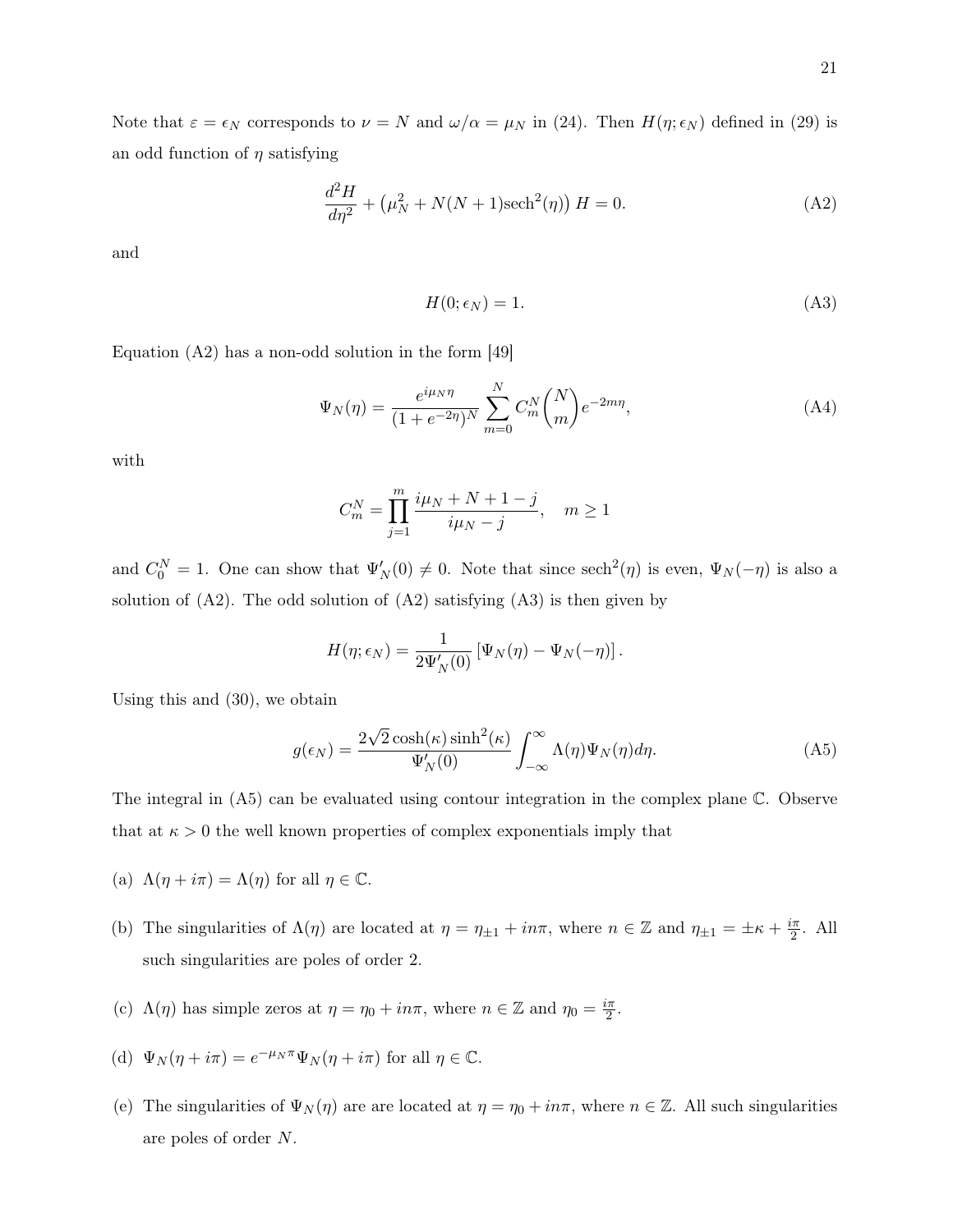Thus we see that the integrand  $\Lambda(\eta)\Psi_N(\tau)$  in (A5) has a pole of order  $N-1$  at  $\eta=\eta_0$  defined in (c) and poles of order 2 at  $\eta_{\pm 1}$  defined in (b). Moreover, one can show that there exists a constant  $\rho > 0$  such that

$$
|\Lambda(\pm R + i\gamma)\Psi_N(\pm R + i\gamma)| \le \rho e^{-\rho R}
$$
\n(A6)

when  $R > 2\kappa$  and  $\gamma \in [0, \pi]$ .

Now let  $R > 2\kappa$ . By the residue theorem,

$$
\int_{C_R} \Lambda(\eta) \Psi_N(\eta) d\eta = 2\pi i \sum_{j=-1}^1 \text{Res}(\Lambda \Psi_N, \eta_j),
$$

where  $C_R$  is the closed positively oriented rectangular curve in  $\mathbb C$  with bottom side given by the interval  $[-R, R]$  along the real line, right and left sides given by  $\tau = \pm R + i\gamma$ ,  $\gamma \in [0, \pi]$  and top side given by the horizontal line segment from  $-R+i\pi$  to  $R+i\pi$ . In the limit  $R\to\infty$ , the estimate (A6) implies that the integrals over the left and right sides of  $C_R$  vanish. The relation (d) implies that the integral over the top side is  $-e^{-\mu_N \pi}$  times the integral over the bottom side of the rectangle. Finally, as  $R \to \infty$ , the integral on the bottom side converges to the desired integral in (A5). Thus we obtain

$$
\int_{-\infty}^{\infty} \Lambda(\eta) \Psi_N(\eta) d\eta = (1 - e^{-\mu_N \pi})^{-1} 2\pi i \sum_{j=-1}^{1} \text{Res}(\Lambda \Psi_N, \eta_j).
$$

Together with (A5), this yields the following explicit expression for  $g(\epsilon_N)$ :

$$
g(\epsilon_N) = \frac{4\sqrt{2\pi i}\cosh(\kappa)\sinh^2(\kappa)}{(1 - e^{-\mu_N \pi})\Psi'_N(0)} \sum_{j=-1}^1 \text{Res}(\Lambda \Psi_N, \eta_j).
$$
 (A7)

- [1] A. Scott, Nonlinear Science: Emergence and Dynamics of Coherent Structures (Oxford University Press, 2003).
- [2] T. Dauxois and M. Peyrard, Physics of Solitons (Cambridge University Press, 2006).
- [3] M. Remoissenet, Waves Called Solitons: Concepts and Experiments (Springer, 2003).
- [4] E. Fermi, J. Pasta, and S. Ulam, Studies of nonlinear problems, Tech. Rep. LA-1940 (Los Alamos Scientific Laboratory, 1955).
- [5] N. J. Zabusky and M. D. Kruskal, Phys. Rev. Lett. 15, 240 (1965).
- [6] D. K. Campbell, P. Rosenau, and G. M. Zaslavsky, Chaos 15 (2005).
- [7] G. Friesecke and J. A. D. Wattis, Commun. Math. Phys. 161, 391 (1994).
- [8] F. Mokross and H. Buttner, J. Phys. C 16, 4539 (1983).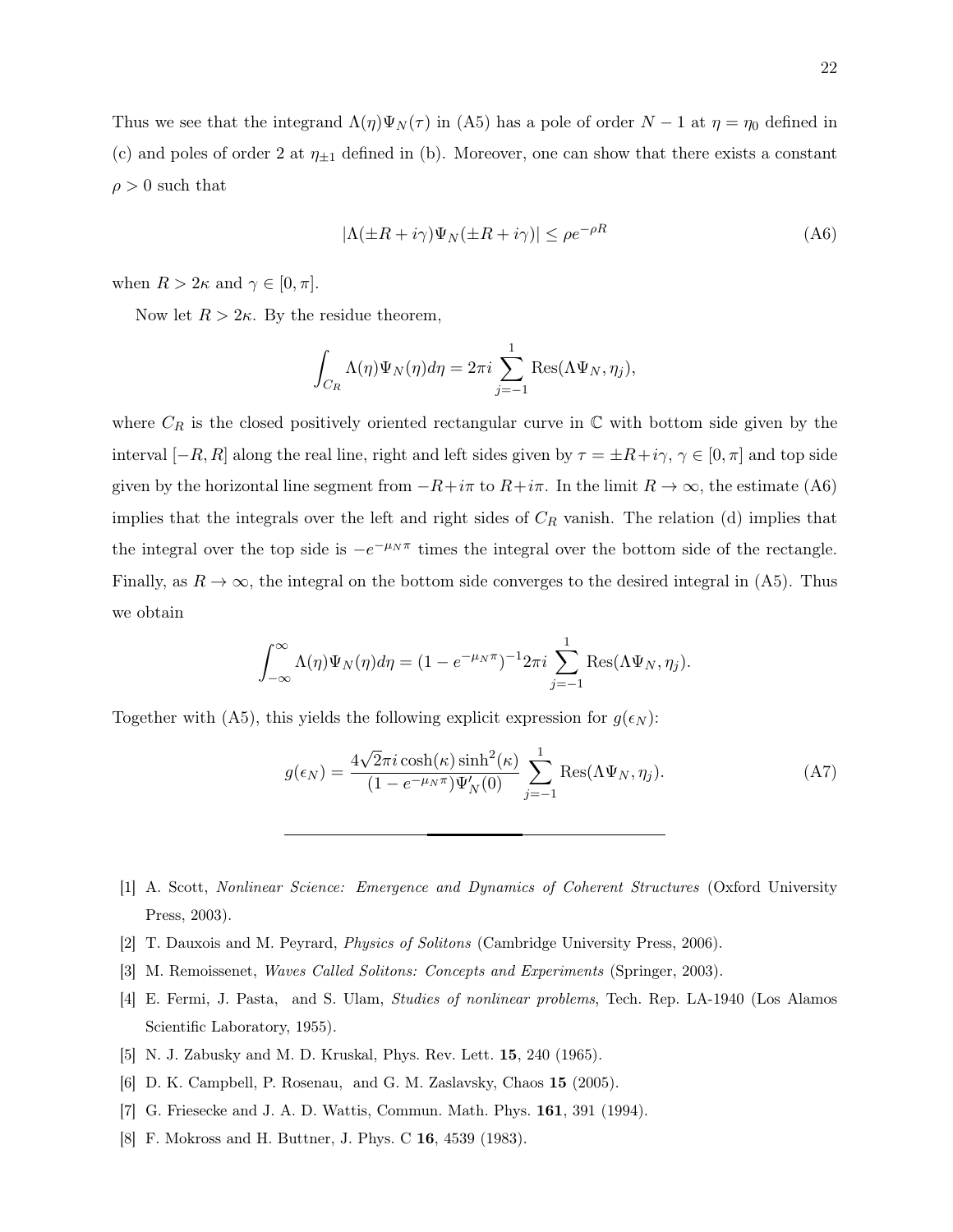- [9] H. Bilz, H. Büttner, A. Bussmann-Holder, W. Kress, and U. Schröder, Phys. Rev. Lett. 48, 264 (1982).
- [10] V. Y. Antonchenko, A. S. Davydov, and A. V. Zolotariuk, Phys. Status Solidi (b) 115, 631 (1983).
- [11] M. J. Rice and E. J. Mele, Phys. Rev. Lett. 49, 1455 (1982).
- [12] S. Pnevmatikos, M. Remoissenet, and N. Flytzanis, J. Phys. C 16, L305 (1983).
- [13] S. Pnevmatikos, N. Flytzanis, and M. Remoissenet, Phys. Rev. B 33, 2308 (1986).
- [14] A. Mielke, Arch. Ration. Mech. Anal. 181, 401 (2006).
- [15] M. Chirilus-Bruckner, C. Chong, O. Prill, and G. Schneider, Discrete Contin. Dyn. Syst. Ser. S 5, 879 (2012).
- [16] J. Gaison, S. Moskow, J. Wright, and Q. Zhang, Mult. Model. Simul. 12, 953 (2014).
- [17] M. A. Collins, Phys. Rev. A **31**, 1754 (1985).
- [18] G. Huang, Phys. Rev. B **51**, 12347 (1995).
- [19] J. A. D. Wattis, Phys. Lett. A 284, 16 (2001).
- [20] R. B. Tew and J. A. D. Wattis, J. Phys. A 34, 7163 (2001).
- [21] M. Hörnquist and R. Riklund, J. Phys. Soc. Japan 65, 2872 (1996).
- [22] Y. Okada, S. Watanabe, and H. Tanaca, J. Phys. Soc. Japan 59, 2647 (1990).
- [23] Y. Tabata, J. Phys. Soc. Japan 65, 3689 (1996).
- [24] K. R. Jayaprakash, Y. Starosvetsky, and A. F. Vakakis, Phys. Rev. E 83, 036606 (2011).
- [25] J. Fujioka and A. Espinosa, J. Phys. Soc. Japan 66, 2601 (1997).
- [26] A. R. Champneys, B. A. Malomed, and M. J. Friedman, Phys. Rev. Lett. 80, 4169 (1998).
- [27] A. R. Champneys and B. A. Malomed, J. Phys. A 32, L547 (1999).
- [28] J. Yang, B. A. Malomed, and D. J. Kaup, Phys. Rev. Lett. 83, 1958 (1999).
- [29] J. Yang, B. A. Malomed, and D. J. Kaup, Math. Comp. Simul. 56, 585 (2001).
- [30] A. Espinosa-Cerón, J. Fujioka, and A. Gómez-Rodríguez, Phys. Scripta 67, 314 (2003).
- [31] A. R. Champneys and B. A. Malomed, Phys. Rev. E **61**, 886 (2000).
- [32] W. C. K. Mak, B. A. Malomed, and P. L. Chu, Phys. Rev. E 58, 6708 (1998).
- [33] R. F. Rodríguez, J. A. Reyes, A. Espinosa-Cerón, J. Fujioka, and B. A. Malomed, Phys. Rev. E 68 (2003).
- [34] J. Yang, Stud. Appl. Math. 106, 337 (2001).
- [35] S. González-Pérez-Sandi, J. Fujioka, and B. A. Malomed, Phys. D. 197, 86 (2004).
- [36] D. E. Pelinovsky and J. Yang, Proc. R. Soc. Lond. A 458, 1469 (2002).
- [37] T. Wagenknecht and A. R. Champneys, Phys. D 177, 50 (2003).
- [38] D. J. Kaup and B. A. Malomed, Physica D 184, 153 (2003).
- [39] G. Alfimov, E. Medvedeva, and D. Pelinovsky, Phys. Rev. Lett. 112 (2014).
- [40] M. Toda, *Theory of nonlinear lattices* (Springer, Berlin, 1981).
- [41] S. Ishiwata, S. Matsutani, and Y. Nishi, Phys. Lett. A 231, 208 (1997).
- [42] K. R. Jayaprakash, Y. Starosvetsky, and A. F. Vakakis, J. Appl. Phys. 112, 1 (2012).
- [43] V. Nesterenko, *Dynamics of Heteregeneous Materials* (Springer, 2001).